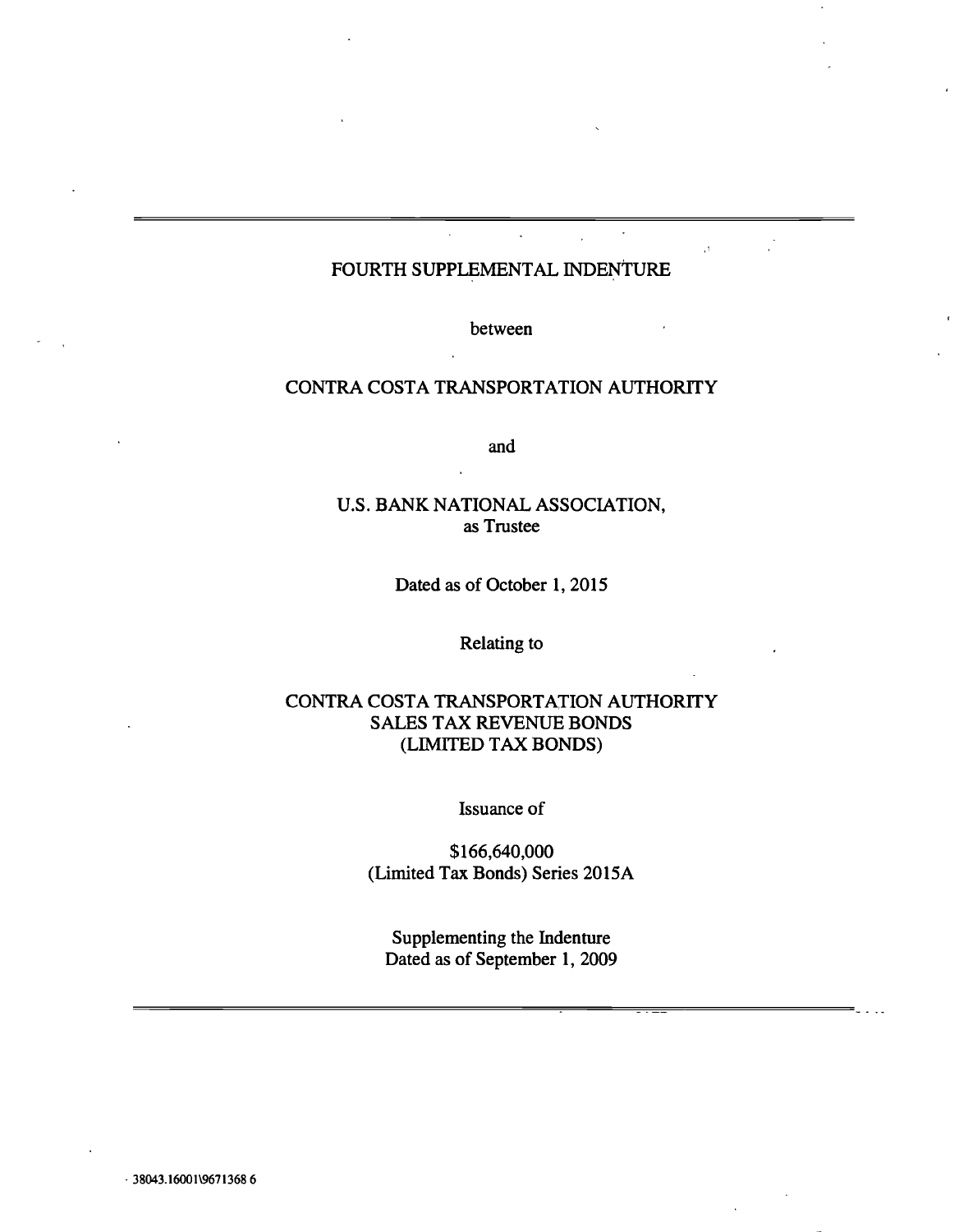## TABLE OF CONTENTS

## ARTICLE XXXII DEFINITIONS; ADDITIONAL DEFINITIONS

#### **ARTICLE XXXIII** FINDINGS AND DETERMINATIONS

| Section 33.01. |  |
|----------------|--|
| Section 33.02. |  |
| Section 33.03. |  |

## ARTICLE XXXIV AUTHORIZATION OF SERIES 2015A BONDS

| Section 34.01. |  |
|----------------|--|
| Section 34.02. |  |

## ARTICLE XXXV

## FORM AND TERM OF SERIES 2015A BONDS

| Section 35.01. |  |
|----------------|--|
| Section 35.02. |  |

#### ARTICLE XXXVI

## REDEMPTION AND PURCHASE OF SERIES 2015A BONDS

| Section 36.01. |                                                       |
|----------------|-------------------------------------------------------|
| Section 36.02. | Mandatory Sinking Account Redemption; Other Mandatory |
|                |                                                       |
| Section 36.03. |                                                       |
| Section 36.04. |                                                       |

#### ARTICLE XXXVII

# ESTABLISHMENT OF FUNDS AND ACCOUNTS AND APPLICATION THEREOF

 $\frac{1}{2} \left( \frac{1}{2} \right) \frac{1}{2} \left( \frac{1}{2} \right) \frac{1}{2} \left( \frac{1}{2} \right) \frac{1}{2} \left( \frac{1}{2} \right) \frac{1}{2} \left( \frac{1}{2} \right) \frac{1}{2} \left( \frac{1}{2} \right) \frac{1}{2} \left( \frac{1}{2} \right) \frac{1}{2} \left( \frac{1}{2} \right) \frac{1}{2} \left( \frac{1}{2} \right) \frac{1}{2} \left( \frac{1}{2} \right) \frac{1}{2} \left( \frac{1}{2} \right)$ 

| Section 37.01. |                                                                      |  |
|----------------|----------------------------------------------------------------------|--|
| Section 37.02. | Funding and Application of the Series 2015 Costs of Issuance Fund  9 |  |
| Section 37.03. |                                                                      |  |
| Section 37.04. |                                                                      |  |

 $\sim 800$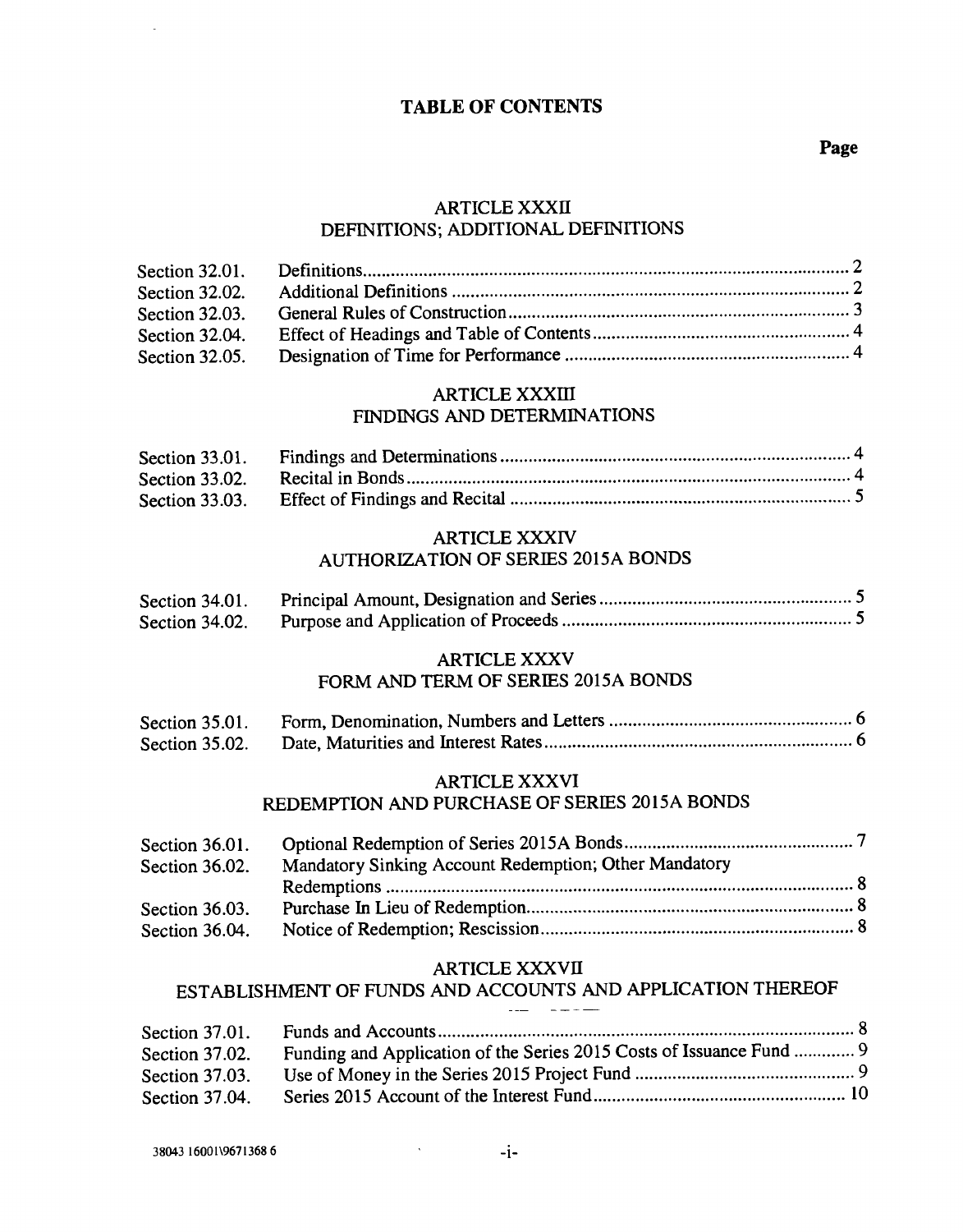# TABLE OF CONTENTS (continued)

 $\bar{\mathcal{A}}$ 

## Page

 $\bar{V}$ 

 $\Delta \tau$ 

| Section 37.05. | Investment of Series 2015 Costs of Issuance Fund and 2015 Project |  |
|----------------|-------------------------------------------------------------------|--|
|                |                                                                   |  |

# ARTICLE XXXVIII MISCELLANEOUS

| Section 38.01. |                                                                         |  |
|----------------|-------------------------------------------------------------------------|--|
| Section 38.02. |                                                                         |  |
| Section 38.03. |                                                                         |  |
| Section 38.04. |                                                                         |  |
|                | EXHIBIT B - FORM OF REQUISITION-SERIES 2015 COSTS OF ISSUANCE FUND  B-1 |  |

 $\mathcal{L}_{\text{max}}$ 

 $\frac{1}{2}$ 

 $\overline{\phantom{a}}$ 

 $\lambda$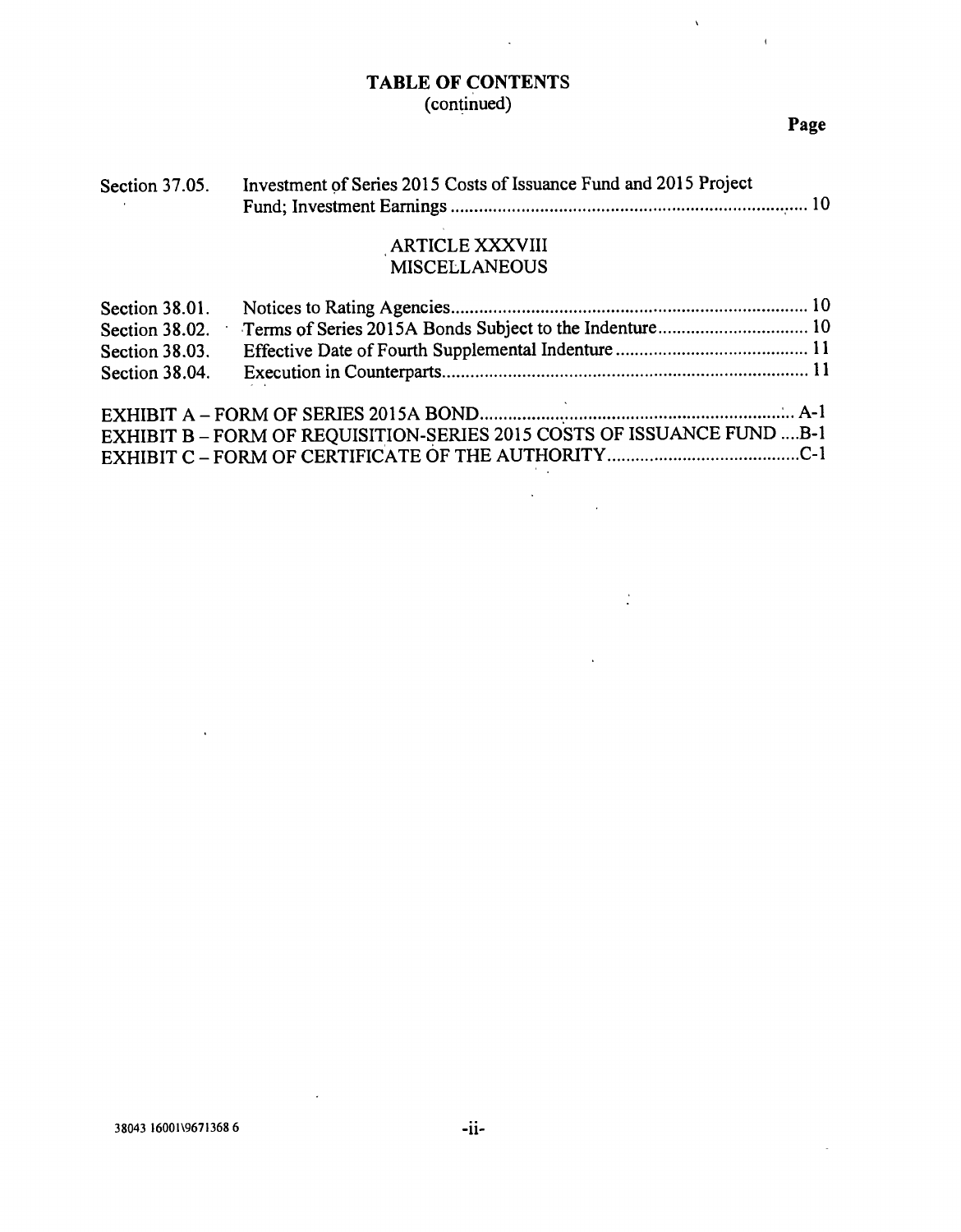#### FOURTH SUPPLEMENTAL INDENTURE

THIS FOURTH SUPPLEMENTAL INDENTURE, dated as of October 1, 2015 (this "Supplemental Indenture"), between the CONTRA COSTA TRANSPORTATION AUTHORITY, a local transportation authority duly established and existing under the laws of the State of California (the "Authority") and U.S. BANK NATIONAL ASSOCIATION, as successor-in-interest to DEUTSCHE BANK NATIONAL TRUST COMPANY, a national banking association duly organized and existing under and by virtue of the laws of the United States of America, as trustee (the "Trustee"):

#### WITNESSETH:

WHEREAS, this Supplemental Indenture is supplemental to the Indenture, dated as of September 1, 2009 (as supplemented and amended from time to time pursuant to its terms, including as supplemented by this Supplemental Indenture, the "Indenture"), between the Authority and the Trustee;

WHEREAS, the Indenture provides that the Authority may issue Bonds (as such term is defined in the Indenture), including without limitation, Bonds issued in the form of bond anticipation notes, from time to time as authorized by a Supplemental Indenture (as such term is defined in the Indenture), which Bonds shall be payable from Revenues (as such term is defined in the Indenture) and from such other sources as may be specified with respect to a particular Series (as such term is defined in the Indenture) of Bonds in the Supplemental Indenture authorizing such Series of Bonds;

WHEREAS, the Authority has previously issued a Series of Bonds designated as "Contra Costa Transportation Authority Sales Tax Revenue Bonds (Limited Tax Bonds), Series 2012" (the "Series 2012 Bonds"), for the purpose of providing funds to pay at maturity the Contra Costa Transportation Authority Sales Tax Revenue Bonds (Limited Tax Bonds), Series 2010 (the "Series 2010 Bonds") previously issued by the Authority to finance costs of the Project (as such term is defined in the Indenture) with the issuance of its \$201,450,000 Limited Tax Refunding Bonds, Series 2012A Bonds (the "2012A Bonds") and to finance certain other costs of the Project with the issuance of its Fixed Rate Limited Tax Bonds, Series 2012B (the "2012B Bonds");

WHEREAS, the Authority desires to provide at this time for the issuance of an additional Series of Bonds to be designated "Contra Costa Transportation Authority Sales Tax Revenue Bonds (Limited Tax Bonds), Series 2015A" (the "Series 2015A Bonds") as set forth herein and for the purpose of refunding and causing the early redemption of a portion of the Series 20l2B Bonds and for the purpose of financing costs of the Project, as defined in the Indenture;

WHEREAS, the proceeds of the Series 2015A Bonds shall also be applied to pay Costs of Issuance (as such term is defined in the Indenture) of the Series 2015A Bonds and to pay interest on the Series 2015A Bonds as designated;

WHEREAS, the Authority has duly authorized the execution and delivery of this Supplemental Indenture and the issuance of the Series 2015A Bonds pursuant hereto by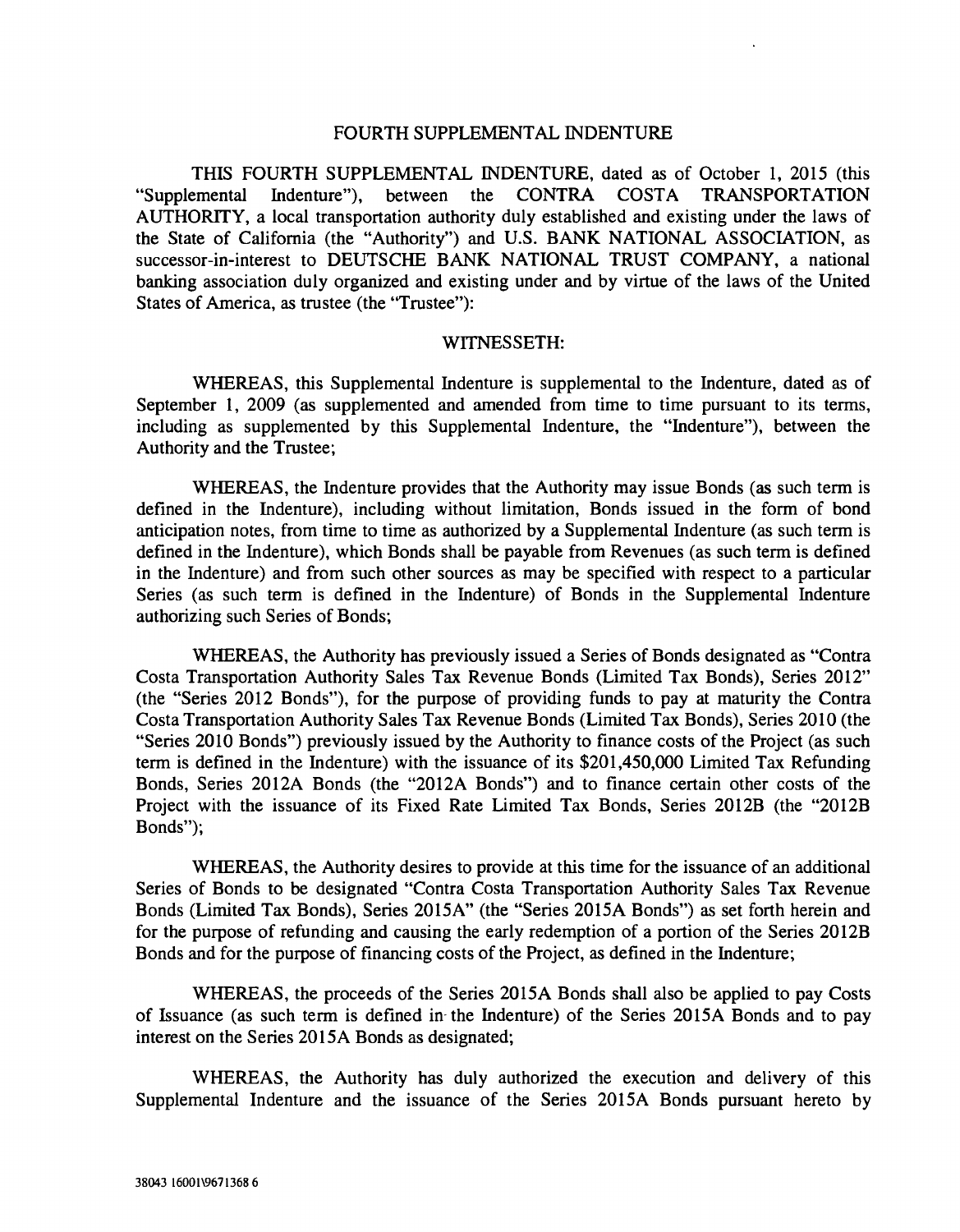resolution duly adopted by a two-thirds vote of the governing body of the Authority as required by Section 180252 of the Act (as such term is defined in the Indenture);

WHEREAS, the Authority hereby determines that the provisions of the Indenture relating to the issuance of the Series 2015A Bonds have been complied with; and

WHEREAS, all acts, conditions and things required by law to exist, to have happened and to have been performed precedent to and in connection with the execution and the entering into of this Supplemental Indenture do exist, have happened and have been performed in regular and due time, form and manner as required by law, and the parties hereto are now duly authorized to execute and enter into this Supplemental Indenture;

NOW, THEREFORE, the parties hereto hereby agree as follows:

#### ARTICLE XXXII

#### DEFINITIONS; ADDITIONAL DEFINITIONS

Section 32.01. Definitions. Unless otherwise specifically provided herein to the contrary or unless the context otherwise requires, all capitalized terms used and not otherwise defined herein shall have the meanings assigned to such terms in Section 1.02 of the Indenture.

Section 32.02. Additional Definitions. Unless the context otherwise requires, the following terms shall, for all purposes of this Supplemental Indenture, have the following meanings:

Authorized Denominations means, with respect to the Series 2015A Bonds, \$5,000 or any integral multiple thereof.

Business Day means with respect to the Series 2015A Bonds, any day other than a Saturday, a Sunday, or a day on which the Paying Agent/Registrar or the Bank (if any) is authorized to be closed under general law or regulation applicable in the place where such person performs its business with respect to Supplemental Indenture.

Escrow Agreement means the Escrow Agreement, between the Authority and the Escrow Bank, dated as of October 1, 2015, relating to a portion of the Series 2012B Bonds.

Escrow Bank means U.S. Bank National Association.

Escrow Funds means the funds established under the Escrow Agreement for the purpose of defeasing a portion of the Series 2012B Bonds.

Fourth Supplemental Indenture means this Fourth Supplemental Indenture dated as of October 1, 2015, between the Aüthority and the Trustee.

Interest Payment Date with respect to the Series 2015A Bonds, means March 1 and September 1, commencing March 1, 2016.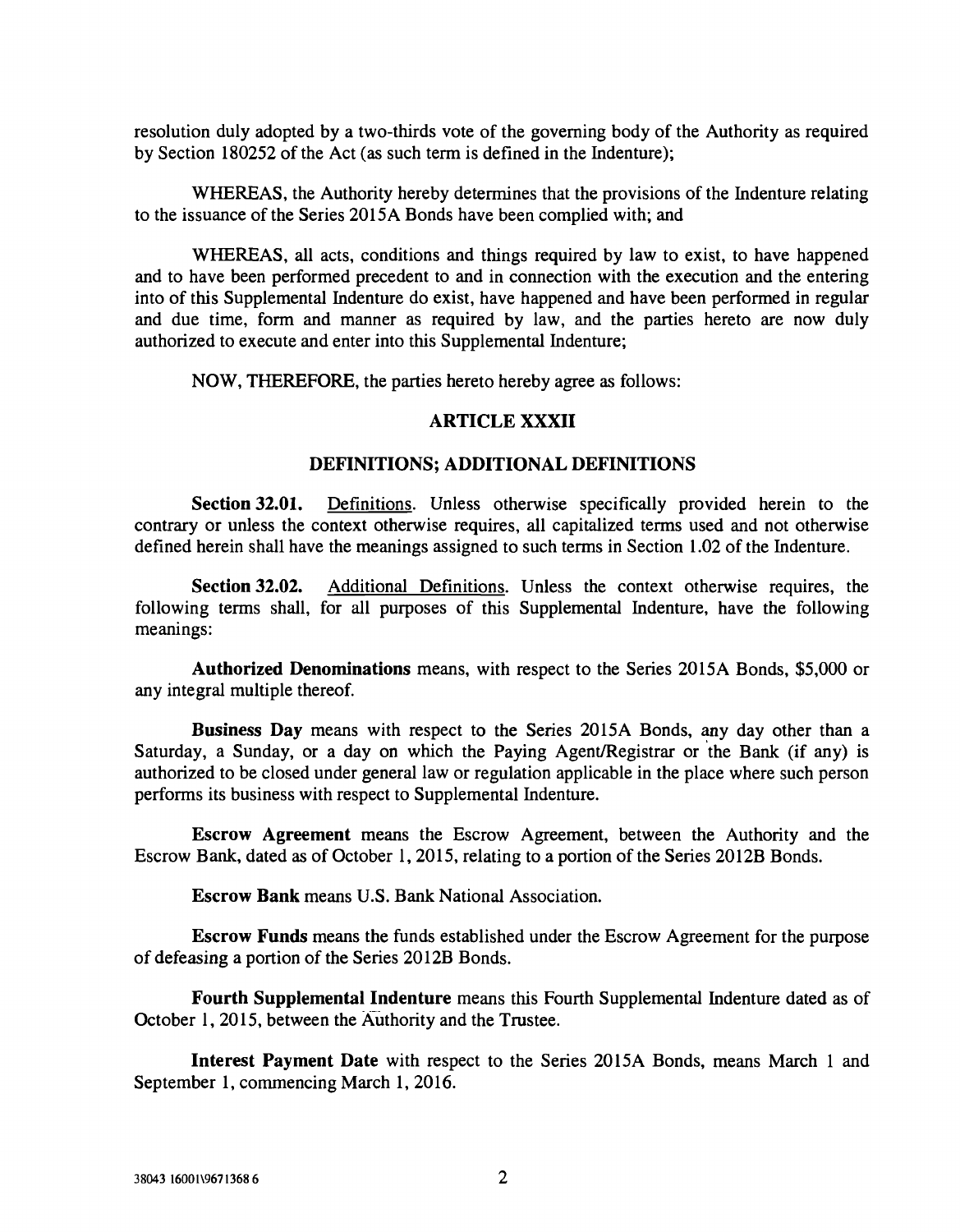Issue Date with respect to the Series 2015A Bonds, means October 15, 2015.

Record Date means for any Series 2015A Bond the fifteenth (15th) day (whether or not a Business Day) of the month preceding an Interest Payment Date.

Redemption Date means the date fixed for redemption of Series 2015A Bonds subject to redemption in any notice of redemption given in accordance with the terms of the Indenture and pursuant to Article XXXVI hereof.

Redemption Price means, with respect to any Series 2015A Bond or a portion thereof, 100% of the principal amount thereof to be redeemed, plus the applicable premium, if any, payable upon redemption thereof pursuant to Section 36.01 of this Supplemental Indenture.

Series 2015A Bonds shall mean the Contra Costa Transportation Authority Sales Tax Revenue Bonds (Limited Tax Bonds), Series 2015A, authorized by Article XXXIV of this Indenture.

Series 2015 Costs of Issuance Fund means the Series 2015 Costs of Issuance Fund established pursuant to Section 37.01(a).

Series 2015 Project Fund means the Series 2015 Project Fund established pursuant to Section 37.01(b).

Series 2015A Bond Purchase Agreement means that certain Bond Purchase Agreement, dated September 30, 2015, among the Authority, Citigroup Global Markets Inc., Wells Fargo Bank, National Association and Alamo Capital, as Underwriters.

Series 2012 B Bonds means the \$188,770,000 original principal amount of Sales Tax Revenue Bonds (Fixed Rate Limited Tax Bonds), Series 2012B.

Series 2015A Bonds means the \$166,640,000 aggregate principal amount of Sales Tax Revenue Bonds (Fixed Rate Limited Tax Bonds), Series 2015A.

Series 2015A Underwriter means Citigroup Global Markets Inc., Wells Fargo Bank, National Association and Alamo Capital.

Stated Maturity Date means, with respect to any Series 2015 Bond, the final date specified therefor.

Supplemental Indenture means this Fourth Supplemental Indenture, between the Authority and the Trustee, as supplemented and amended from time to time.

Section 32.03. General Rules of Construction.

For all purposes of this Supplemental Indenture, except as otherwise expressly provided or unless the context otherwise requires: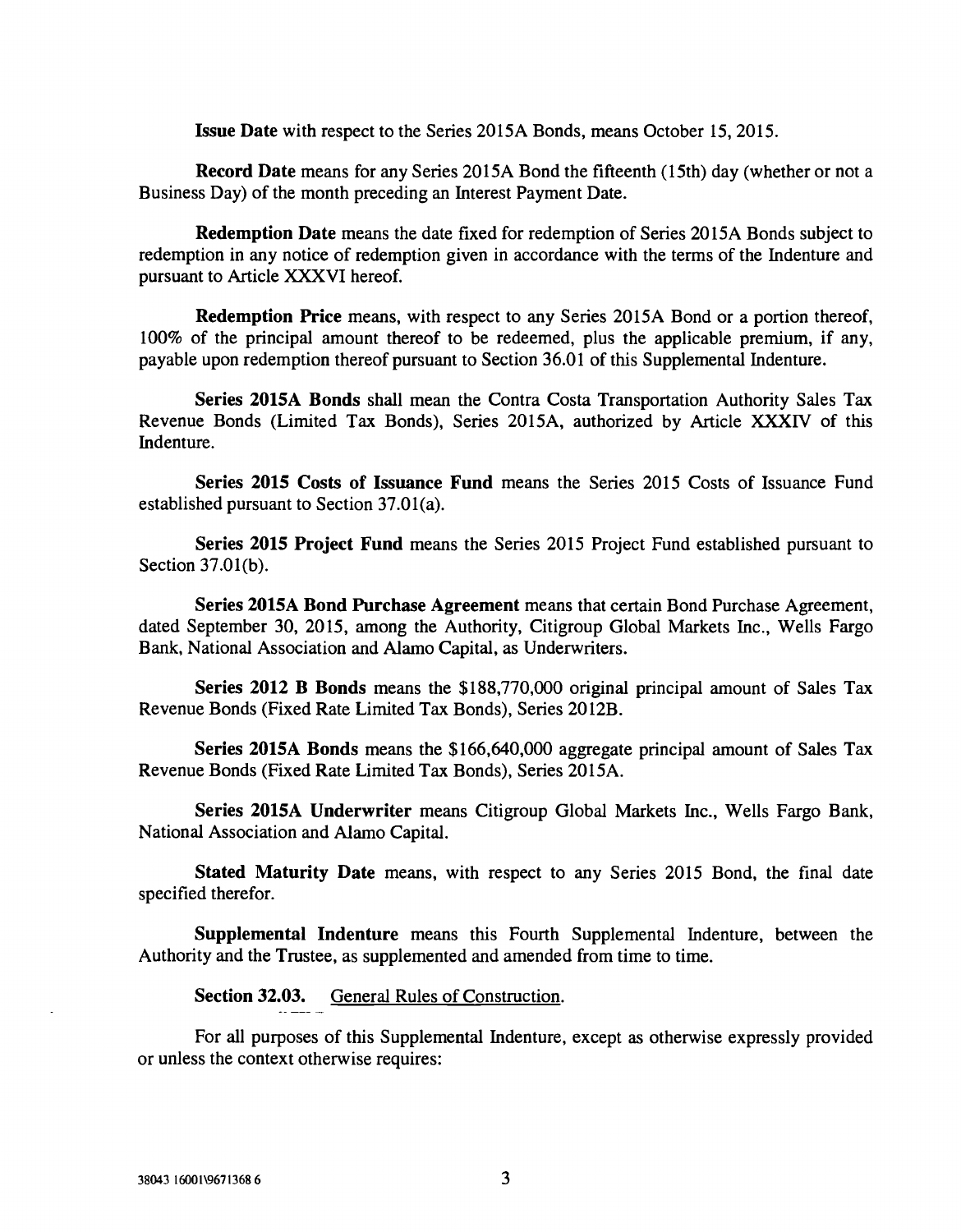(a) Defined terms in the singular shall include the plural as well as the singular, and vice versa.

(b) All references in this instrument to designated "Articles," "Sections," "Exhibits" and other subdivisions are to the designated Articles, Sections, Exhibits and subdivisions of this instrument as originally executed.

(c) The terms "herein," "hereof' and "hereunder" and other words of similar import refer to this Supplemental Indenture as a whole and not to any particular Article, Section, Exhibit or other subdivision.

(d) All references in this instrument to a separate instrument are to such separate instrument as the same may be amended or supplemented from time to time pursuant to the applicable provisions thereof.

(e) The term "person" shall include any individual, corporation, partnership, limited liability company, joint venture, association, trust or unincorporated organization and any government or any agency or political subdivision thereof.

(f) The term "including" means "including without limitation" and "including, but not limited to."

Section 32.04. Effect of Headings and Table of Contents.

The Article and Section headings herein are for convenience only and shall not affect the construction hereof.

#### Section 32.05. Designation of Time for Performance.

Except as otherwise expressly provided herein, any reference in this Supplemental Indenture to the time of day means the time of day in New York, New York.

## ARTICLE XXXIII

## FINDINGS AND DETERMINATIONS

Section 33.01. Findings and Determinations. The Authority hereby finds and determines that the Series 2015A Bonds shall be issued pursuant to Section 3.01 of the Indenture and upon the issuance of the Series 2015A Bonds, any and all acts, conditions and things required to exist, to happen and to be performed, precedent to and in the issuance thereof, will exist, will have happened and will have been performed, in due time, form and manner, as required by the Constitution and statutes of the State.

Section 33.02. Recital in Bonds. There shall be included in each of the definitive Series 2015A Bonds, and in each of the temporary Series 2015A Bonds, if any are issued, a certification and recital to the effect that any and all acts, conditions and things required to exist, to happen and to be performed, precedent to and in the incurring of the indebtedness evidenced by that Series 2015A Bond, and in the issuing of that Series 20l5A Bond, exist, have happened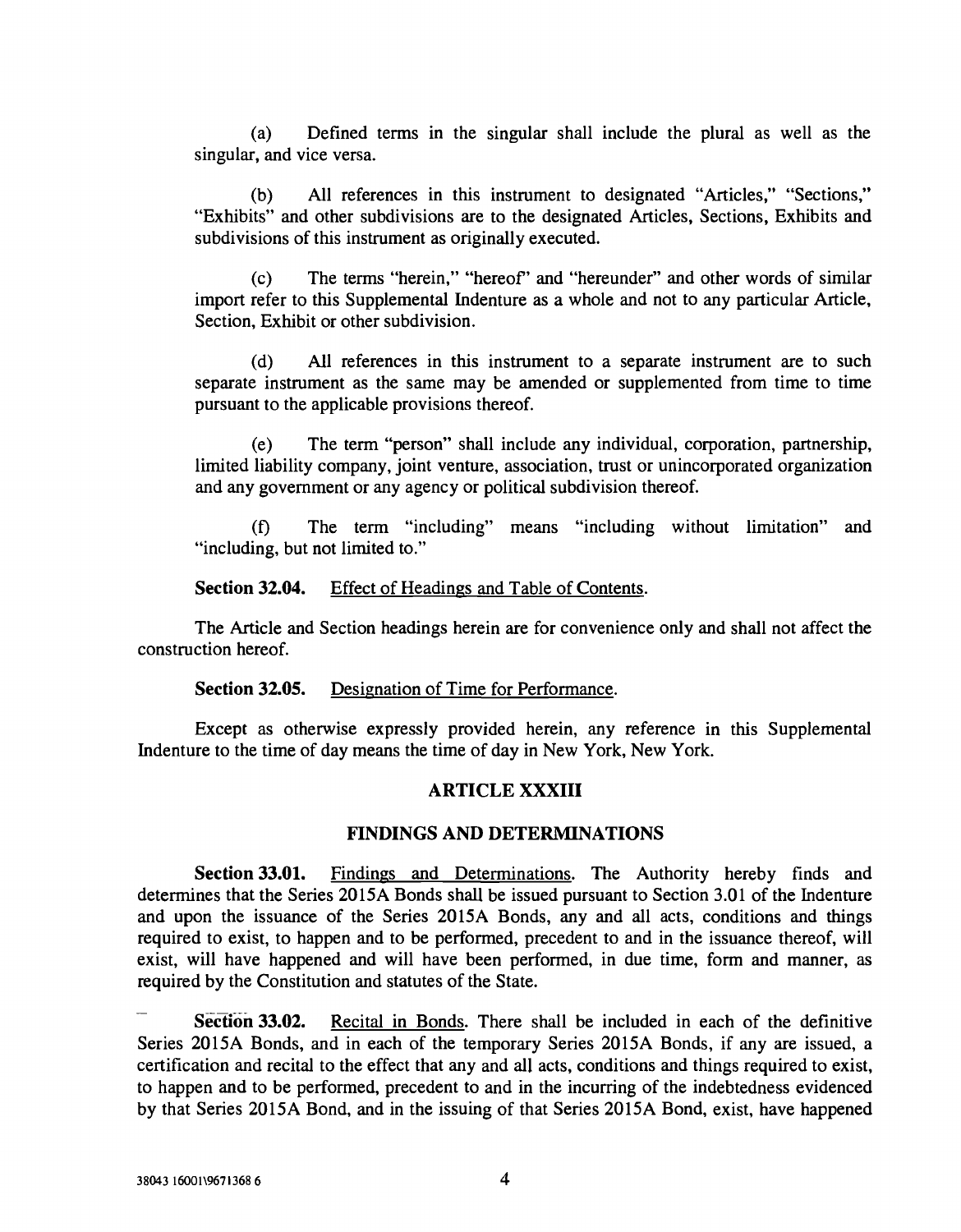and have been performed in due time, form and manner, as required by the Constitution and statutes of the State and that said Series 2015A Bond, together with all other indebtedness of the Authority payable out of Revenues, is within every debt and other limit prescribed by the Constitution and statutes of the State and is not in excess of the amount of Bonds permitted to be issued under the Indenture, the Ordinance or the Act.

Section 33.03. Effect of Findings and Recital. From and after the issuance of the Series 2015A Bonds, the findings and determinations herein shall be conclusive evidence of the existence of the facts so found and determined in any action or proceeding in any court in which the validity of the Series 2015A Bonds is at issue.

#### ARTICLE XXXIV

#### AUTHORIZATION OF SERIES 2015A BONDS

Section 34.01. Principal Amount, Designation and Series. Pursuant to the provisions of the Indenture and the provisions of the Act, a Series of Bonds entitled to the benefit, protection and security of such provisions is hereby authorized in the aggregate principal amount of \$166,640,000. The Bonds shall be designated as, and shall be distinguished from the Bonds of all other Series by the title, \$166,640,000 aggregate principal amount "Contra Costa Transportation Authority Sales Tax Revenue Bonds (Limited Tax Bonds), Series 2015A."

At any time after the execution and delivery of this Supplemental Indenture, the Authority may execute and, upon the order of the Authority, the Trustee shall authenticate and deliver the Series 2015A Bonds.

Section 34.02. Purpose and Application of Proceeds. The Series 2015A Bonds are issued for the purpose of financing costs of the Project and refinancing a portion of the Series 2012B Bonds. In addition, a portion of the proceeds will be applied to pay Costs of Issuance of the Series 2015A Bonds. The proceeds from the sale of the Series 2015A Bonds, \$198,384,671.23, comprised of the aggregate principal amount of the Series 2015A Bonds less the 2015A Underwriter's discount in the amount of \$321,599.12, plus a premium of \$32,066,270.35, shall be deposited with the Trustee, and shall be held in trust and set aside or transferred by the Trustee as follows:

(a) \$85,846,195.96 of such proceeds shall be deposited into the Series 2015 Project Fund and used in accordance in Section 37.03; and

(b) \$97,883,261.67 of such proceeds shall be transferred to the Escrow Bank and deposited in the Escrow Fund for the purpose of paying and redeeming a portion of the 2012B Bonds;

 $\text{(c)}$  \$14,155,213.60 of such proceeds shall be deposited into the Series 2015 Account of the Interest Fund; and

(d) \$500,000.00 of such proceeds shall be deposited in the Series 2015 Costs of Issuance Fund and used in accordance with Section 37.02.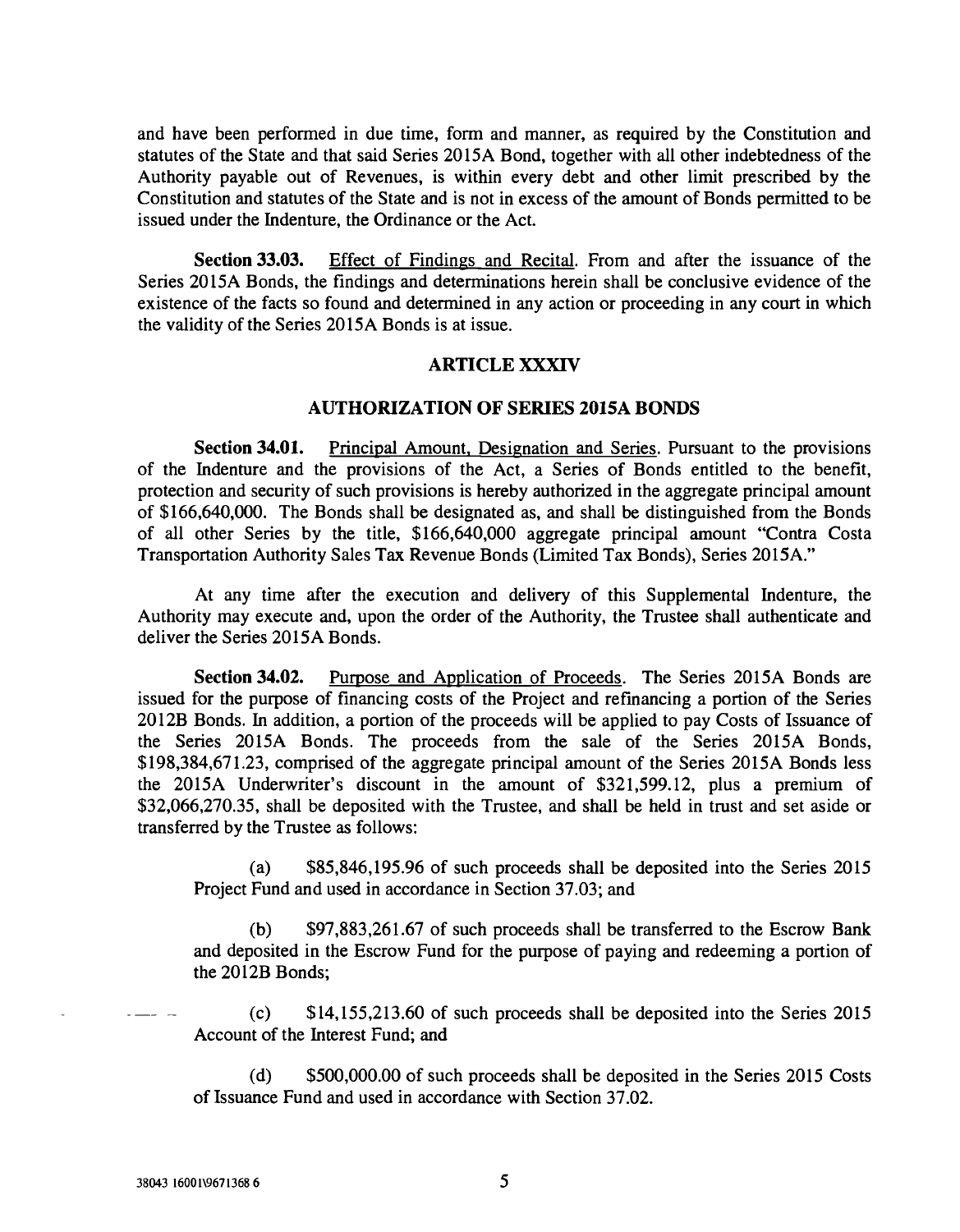#### ARTICLE XXXV

#### FORM AND TERM OF SERIES 2015A BONDS

Section 35.01. Form, Denomination, Numbers and Letters. The Series 2015A Bonds shall be issued as fully registered bonds without coupons in book -entry form and in Authorized Denominations and shall be numbered from one upward in consecutive numerical order preceded by the letter "R" prefixed to the number. The Series 2015A Bonds and the certificate of authentication shall be substantially in the form attached hereto as Exhibit A, which form is hereby approved and adopted as the form of the Series 2015A Bonds and as the form of the certificate of authentication, with maturity dates and interest rates to be inserted therein in accordance with the provisions set forth in this Article XXXV.

Section 35.02. Date, Maturities and Interest Rates. (a) The Series 2015A Bonds shall be dated their Issue Date. The Series 2015A Bonds shall be issued in the aggregate principal amount of \$166,640,000 and shall have the following maturity dates and (except as otherwise provided in this section) shall be in the principal amounts, with interest thereon (computed on the basis of a 360 -day year of twelve (12) 30 -day months) at the interest rates shown below, as follows:

| <b>Principal Amount</b> | <b>Interest Rate</b> |  |
|-------------------------|----------------------|--|
| \$2,380,000             | 2.00%                |  |
| 3,390,000               | 2.00                 |  |
| 14,810,000              | 5.00                 |  |
| 3,935,000               | 2.00                 |  |
| 15,545,000              | 5.00                 |  |
| 4,970,000               | 4.00                 |  |
| 16,320,000              | 5.00                 |  |
| 5,165,000               | 4.00                 |  |
| 17,140,000              | 5.00                 |  |
| 5,370,000               | 4.00                 |  |
| 16,555,000              | 5.00                 |  |
| 5,585,000               | 4.00                 |  |
| 5,810,000               | 5.00                 |  |
| 6,100,000               | 5.00                 |  |
| 6,405,000               | 5.00                 |  |
| 6,725,000               | 5.00                 |  |
| 7,060,000               | 5.00                 |  |
| 7,415,000               | 5.00                 |  |
| 7,785,000               | 5.00                 |  |
| 8,175,000               | 5.00                 |  |
|                         |                      |  |

(b) The principal of, interest on, and redemption premiums, if any, on the Series 2015A Bonds shall be payable in lawful money of the United States of America. The interest payable on Series the 2015A Bonds shall be payable on each Interest Payment Date by check mailed by first class mail on such Interest Payment Dates by the

 $\sim$  mass  $\sim$  10  $\mu$  m  $^{-1}$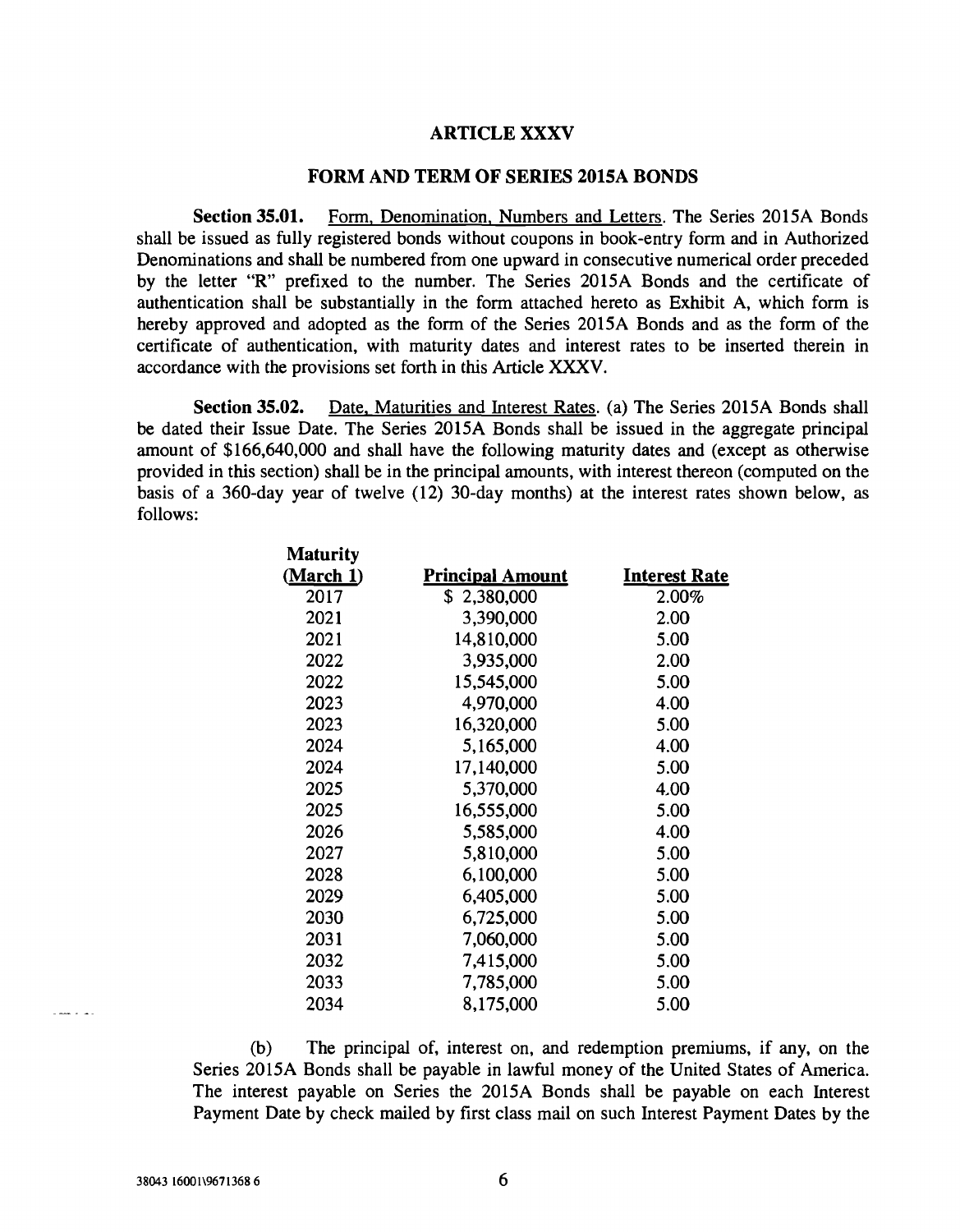Trustee to the respective Holder thereof as shown in the books required to be kept by the Trustee at the close of business as of each Record Date, whether or not such day is a Business Day (except that in the case of a Holder of one million dollars (\$1,000,000) or more in aggregate principal amount of Outstanding Series 2015A Bonds, or in the case of a single Holder of all Series 2015A Bonds then Outstanding, such payment may, at such Holder's option, be made by wire transfer of immediately available funds in accordance with written instructions provided by such Holder to the Trustee prior to the Record Date for such Interest Payment Date), whether or not such day is a Business Day, and the principal of and prepayment premiums, if any, on the Series 2015A Bonds shall be payable on their respective maturity date or on prepayment prior thereto upon surrender thereof by the respective Holders thereof at the Principal Corporate Trust Office of the Trustee. The Trustee may treat the Holder of any Series 2015A Bonds as the absolute owner of such Series 2015A Bonds for all purposes, whether or not such Series 2015A Bonds shall be overdue, and the Trustee shall not be affected by any knowledge or notice to the contrary; and payment of the principal of, interest on, and prepayment premiums, if any, on such Series 2015A Bonds shall be made only to such Holder as above provided, which payments shall be valid and effectual to satisfy and discharge the liability evidenced and represented by such Series 2015A Bonds to the extent of the sum or sums so paid. All Series 2015A Bonds paid pursuant to the provisions of this section shall be cancelled pursuant to the Indenture.

The Series 2015A Bonds shall bear interest from their Issue Date, and if interest has not been paid when due with respect to any Outstanding Series 20l5A Bonds, interest shall be payable from the Interest Payment Date to which interest has been paid or made available for payment with respect to the Outstanding Series 2015A Bonds. Interest on the Series 2015A Bonds shall be payable from the Interest Payment Date next preceding the date of execution thereof, unless such date of execution is on or after the Record Date and on or prior to such Interest Payment Date, in which case it is payable from such Interest Payment Date, or unless the date of execution is prior to February 15, 2016, in which case interest is payable from the date of delivery.

#### ARTICLE XXXVI

#### REDEMPTION AND PURCHASE OF SERIES 2015A BONDS

#### Section 36.01. Optional Redemption of Series 2015A Bonds.

(a) Series 2015A Bonds maturing on or after March 1, 2026 are subject to redemption in whole or in part at the option of the Authority on March 1, 2025 or any date thereafter at a Redemption Price equal to 100% of the principal amount thereof together with interest accrued with respect thereto to the date fixed for redemption.

 $(b)$  Selection of Bonds for Optional Redemption. The Authority shall designate which maturities and series of the Series 2015A Bonds are to be called for optional redemption pursuant to Section 36.01. If less than all Series 2015A Bonds of any maturity and series are to be redeemed at any one time, the Trustee shall select the Series 2015A Bonds of such maturity date to be redeemed by lottery. For purposes of such selection, Series 2015A Bonds of any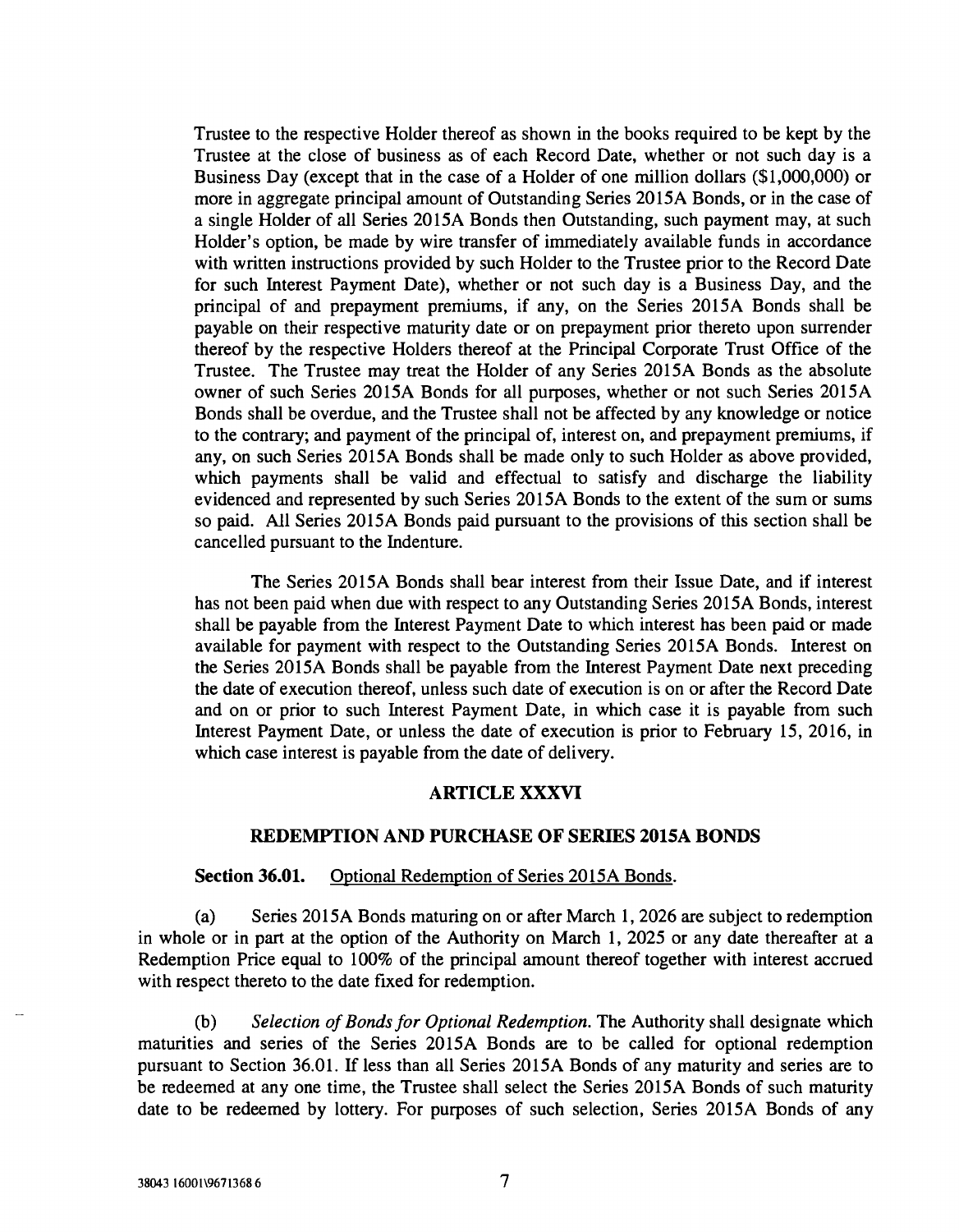maturity shall be deemed to be composed of multiples of minimum Authorized Denominations and any such multiple may be separately redeemed. In the event Term Bonds are designated for redemption, the Authority may designate the Mandatory Sinking Account Payments under Section 36.02, or portions thereof, that are to be reduced as allocated to such redemption.

Section 36.02. Mandatory Sinking Account Redemption; Other Mandatory Redemptions. The Series 2015A Bonds are not subject to Mandatory Sinking Account Redemption.

Section 36.03. Purchase In Lieu of Redemption. The Authority reserves the right at all times to purchase any of its Series 2015A Bonds on the open market.

Section 36.04. Notice of Redemption; Rescission. Any notice of redemption of the Series 2015A Bonds shall be delivered in accordance with Section 4.02, may contain such conditions as the Authorized Representative of the Authority shall specify in writing to the Trustee and may be rescinded as provided in Section 4.02; provided, however, that each notice of redemption with respect to Series 2015A Bonds shall be mailed or delivered by Electronic Means via the MSRB EMMA system by the Trustee not less than twenty (20) days prior to the date fixed for redemption.

Pursuant to Section 4.02 any notice of optional redemption may state that such redemption is conditional upon receipt by the Trustee of funds sufficient to pay the Redemption Price of such Series 20l5A Bonds to be redeemed. Any notice given pursuant to Section 4.02 may be rescinded by written notice given to the Trustee by the Authority and the Trustee shall give notice of such rescission as soon thereafter as practicable in the same manner, and to the same persons, as notice of redemption was given pursuant to Section 4.02. Any such rescission shall not constitute an Event of Default hereunder.

## ARTICLE XXXVII

#### ESTABLISHMENT OF FUNDS AND ACCOUNTS AND APPLICATION THEREOF

Section 37.01. Funds and Accounts. The following funds and accounts are hereby established in connection with the Series 2015A Bonds:

(a) To ensure proper application of such portion of proceeds from the sale of the Series 2015A Bonds to be applied to pay Costs of Issuance, there is hereby established the "Series 2015 Costs of Issuance Fund," which fund shall be held by the Trustee.

(b) There is hereby established the "Series 2015 Project Fund" which shall be held by the Trustee.

(c) The Trustee shall apply proceeds of the sale of the Series 2015A Bonds in the amount of \$97,883,261.67, together with the amount of \$351,958.33 received from the Authority and representing interest accrued on the Series 2012B Bonds and shall transfer such amounts to the Escrow Bank for deposit in the Escrow Fund.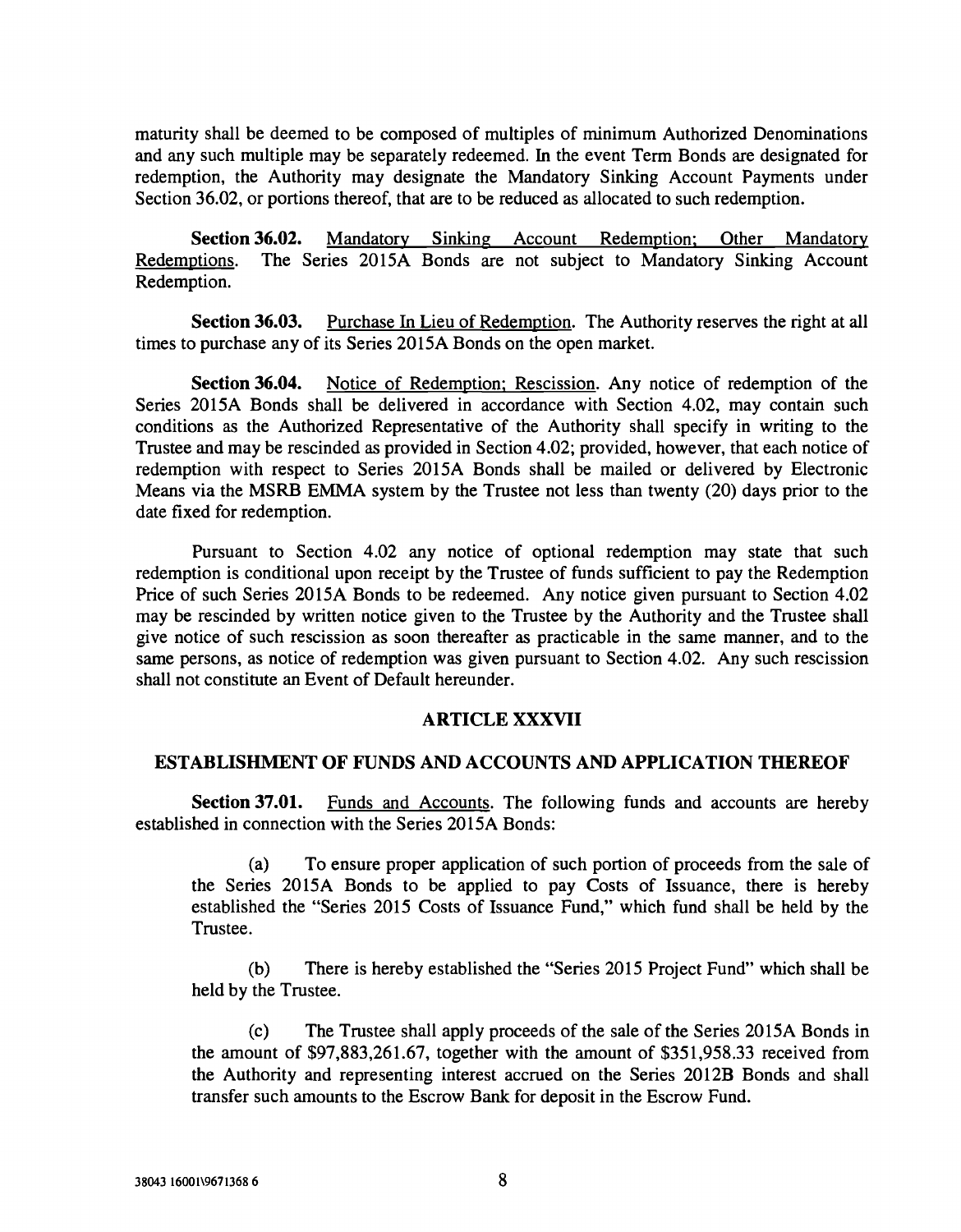(d) There is hereby established the "Series 2015 Account" of the Interest Fund which shall be held by the Trustee.

Section 37.02. Funding and Application of the Series 2015 Costs of Issuance Fund. The monies set aside and placed in the Series 2015 Costs of Issuance Fund shall remain therein until from time to time disbursed by the Trustee to pay for Costs of Issuance incurred in connection with issuance of the Series 2015A Bonds upon Requisition of the Authority, such Requisition to be in substantially such form as is set forth in Exhibit B hereto, Each Requisition shall be numbered sequentially and shall be sufficient evidence to the Trustee of the facts stated therein and the Trustee shall have no duty to confirm the accuracy of such facts. Any amounts remaining in the Series 2015 Costs of Issuance Fund one hundred eighty (180) days after the date of issuance of the Series 2015A Bonds shall be transferred to the Revenue Fund and the Series 2015 Costs of Issuance Fund shall be closed.

#### Section 37.03. Use of Money in the Series 2015 Project Fund.

The Trustee hereby agrees to establish and maintain the Series 2015 Project Fund until the completion of the Project. All money in the accounts of the Series 2015 Project Fund shall be held by the Trustee in trust and shall be applied by the Trustee for the payment of costs relating to the Project and the expenses incidental thereto.

The Authority shall file with the Trustee a Certificate of the Authority in the form attached hereto as Appendix C. Each such Certificate of the Authority shall be sufficient evidence to the Trustee of the facts stated therein and the Trustee shall have no duty to confirm the accuracy of such facts. Upon receipt of each such Certificate of the Authority, the Trustee shall, so long as the Trustee does not have actual knowledge of or has not received written notice that the Authority is then in default hereunder, pay the amount set forth therein as directed by the terms thereof from moneys on deposit in the accounts of the Series 2015 Project Fund, except that the Trustee shall not make any such payment if it has received a stop notice or any other notice of any lien, right to lien or attachment upon, or claim affecting the right to receive payment of, any of the money to be so paid which has not been released or will not be released simultaneously with such payment, other than materialmen's or mechanics' liens accruing by mere operation of law.

When the Project has been completed to the satisfaction of the Authority, the Authority shall deliver a Certificate of the Authority to the Trustee stating the fact and date of the completion of such improvements, and stating that all the costs of the Project and the expenses incidental thereto have been determined and paid (or that such claims and expenses have been paid less specified claims which are subject to dispute and for which a retention in the Series 2015 Project Fund is to be maintained in the full amount of such claims until such dispute is resolved). Upon receipt of such certificate, the Trustee shall transfer (but less the amount of such retention) to the Revenue Fund all remaining moneys in the Series 2015 Project Fund, to be credited to the payment of the Series 2015A Bonds as provided herein and the Series 2015 Project Fund shall be closed. In the event the Series 2015 Project Fund has not been depleted by the date which is three years after the Closing Date, the Authority shall give written instructions to the Trustee as to the investment of any moneys remaining therein fifteen (15) days prior to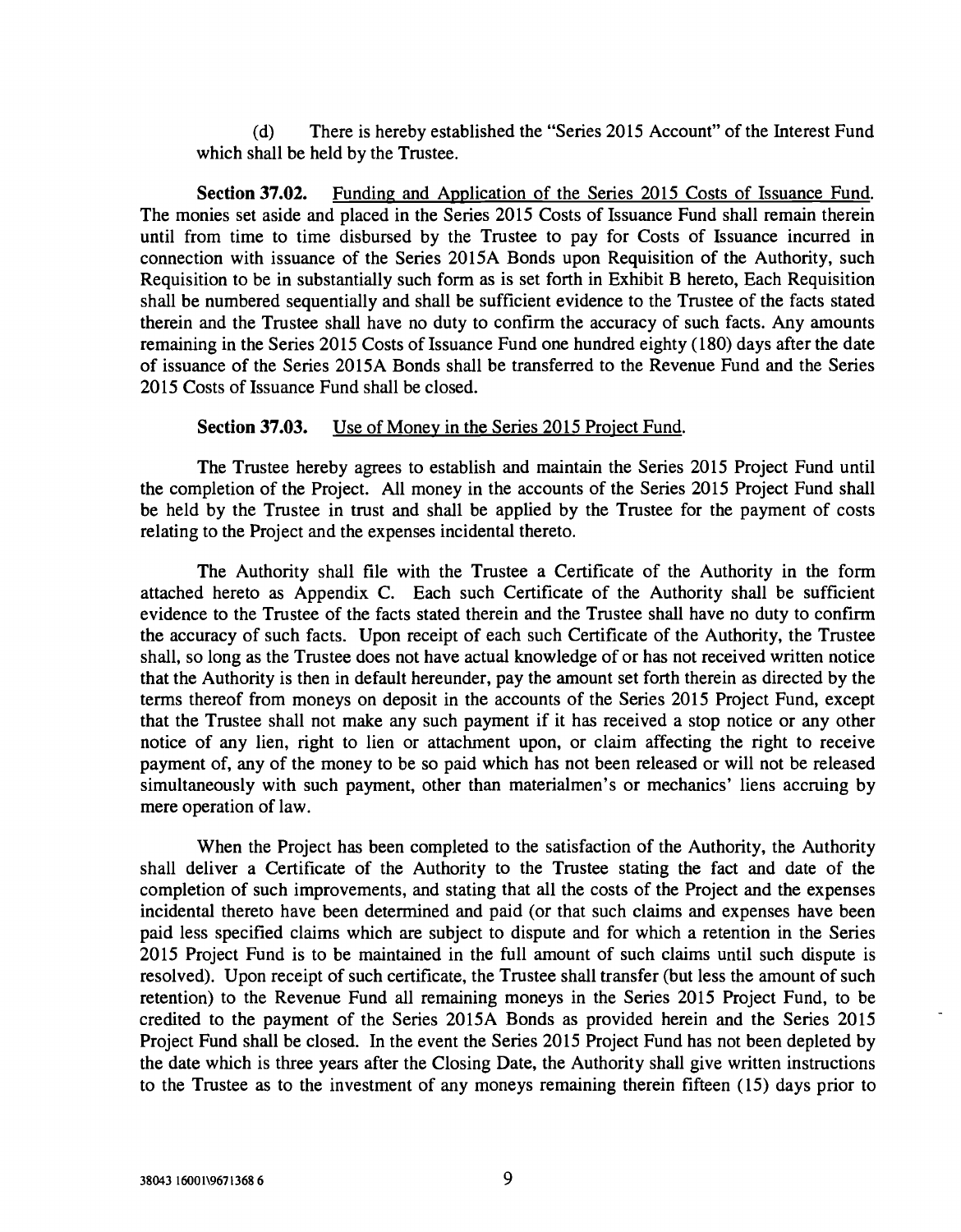such date and shall provide an Opinion of Bond Counsel to the effect that such investment shall not adversely affect the tax-exempt status of the Series 2015A Bonds.

Section 37.04. Series 2015 Account of the Interest Fund. All moneys in the Series 2015 Account of the Interest Fund shall be used and withdrawn by the Trustee solely for the purpose of paying interest on the Series 2015A Bonds as it shall become due and payable. All funds in the Series 2015 Account shall be used and withdrawn to pay interest on the Series 2015A Bonds prior to using any other funds on deposit in the Interest Fund for such purpose. All interest earned on the Series 2015 Account shall remain in the Interest Fund of the Revenue Fund. The amounts deposited in the Series 2015 Account of the Interest Fund representing premium paid for the portion of the Series 2015A Bonds issued to fund the Project costs shall be used to pay interest on the Series 2015A Bonds on the dates and in the amounts as follows:

| Amount         |
|----------------|
| \$1,439,881.11 |
| 1,905,725.00   |
| 1,905,725.00   |
| 1,881,925.00   |
| 1,881,925.00   |
| 1,881,925.00   |
| 1,881,925.00   |
| 1,376,182.49   |
|                |

Section 37.05. Investment of Series 2015 Costs of Issuance Fund and 2015 Project Fund; Investment Earnings. The Trustee shall invest funds on deposit in the Series 2015 Costs of Issuance Fund and the 2015 Project Fund in accordance with the provisions set forth in Section 5.11 of the Indenture. Investment earnings on the Series 2015 Costs of Issuance Fund and the 2015 Project Fund shall be applied by the Trustee in accordance with the provisions set forth in Section 5.11 of the Indenture.

#### ARTICLE XXXVIII

#### MISCELLANEOUS

Section 38.01. Notices to Rating Agencies. The Trustee shall provide notice to the Rating Agencies of the following events with respect to the Series 20 ISA Bonds: (i) a change in the Trustee; (ii) amendment of the Indenture; and (iii) redemption or defeasance of any Series 2015A Bonds.

Section 38.02. Terms of Series 2015A Bonds Subject to the Indenture. Except as in this Supplemental Indenture expressly provided, every term and condition contained in the - Indenture shall apply to this Supplemental Indenture and to the Series 2015A Bonds with the same force and effect as if the same were herein set forth at length, with such omissions, variations and modifications thereof as may be appropriate to make the same conform to this Supplemental Indenture.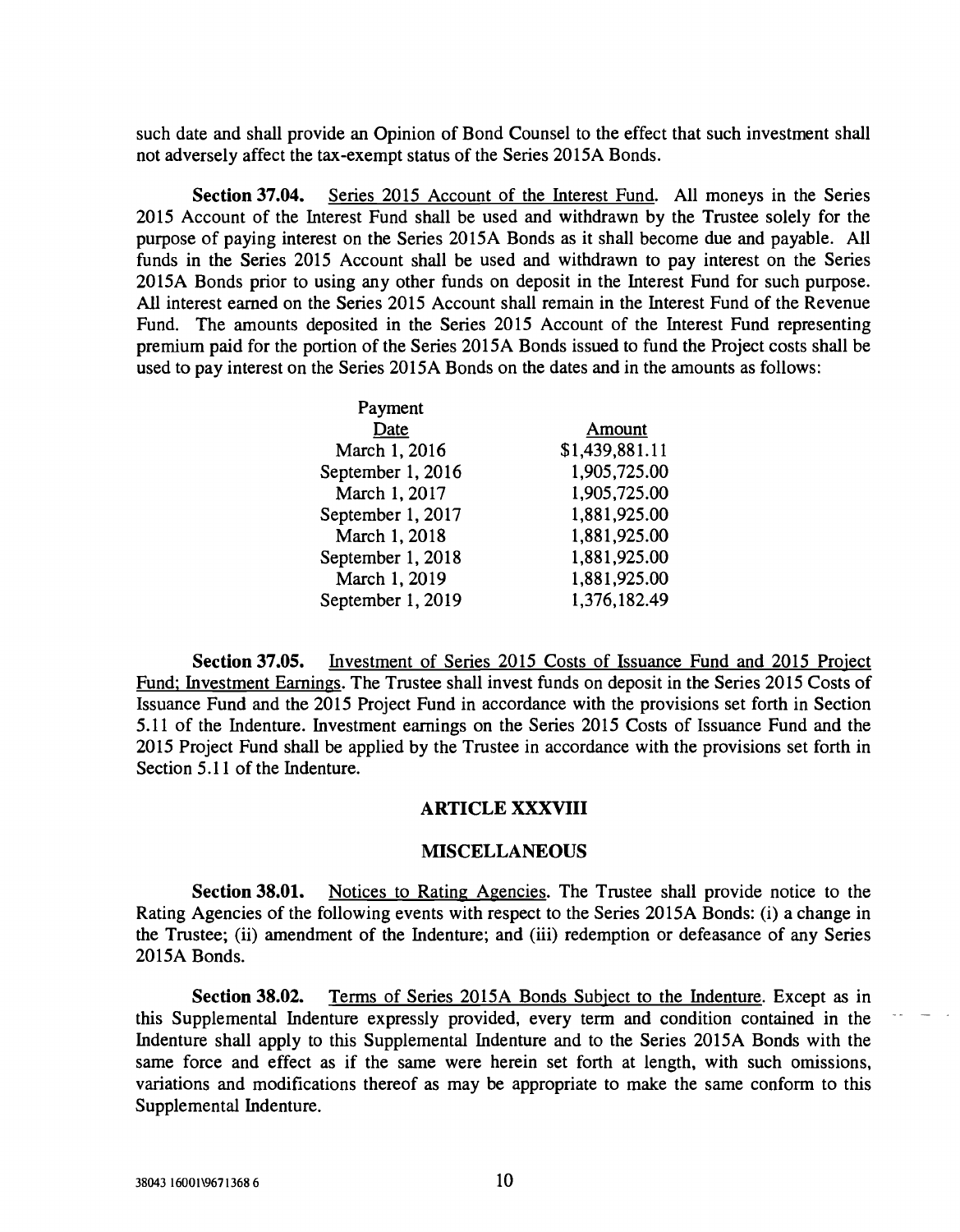This Supplemental Indenture and all the terms and provisions herein contained shall form part of the Indenture as fully and with the same effect as if all such terms and provisions had been set forth in the Indenture. The Indenture is hereby ratified and confirmed and shall continue in full force and effect in accordance with the terms and provisions thereof, as supplemented hereby.

Section 38.03. Effective Date of Fourth Supplemental Indenture. This Supplemental Indenture shall take effect upon its execution and delivery.

Section 38.04. Execution in Counterparts. This Supplemental Indenture may be executed in several counterparts, each of which shall be deemed an original, and all of which shall constitute but one and the same instrument.

(Signature Page follows)

 $\bar{\Sigma}$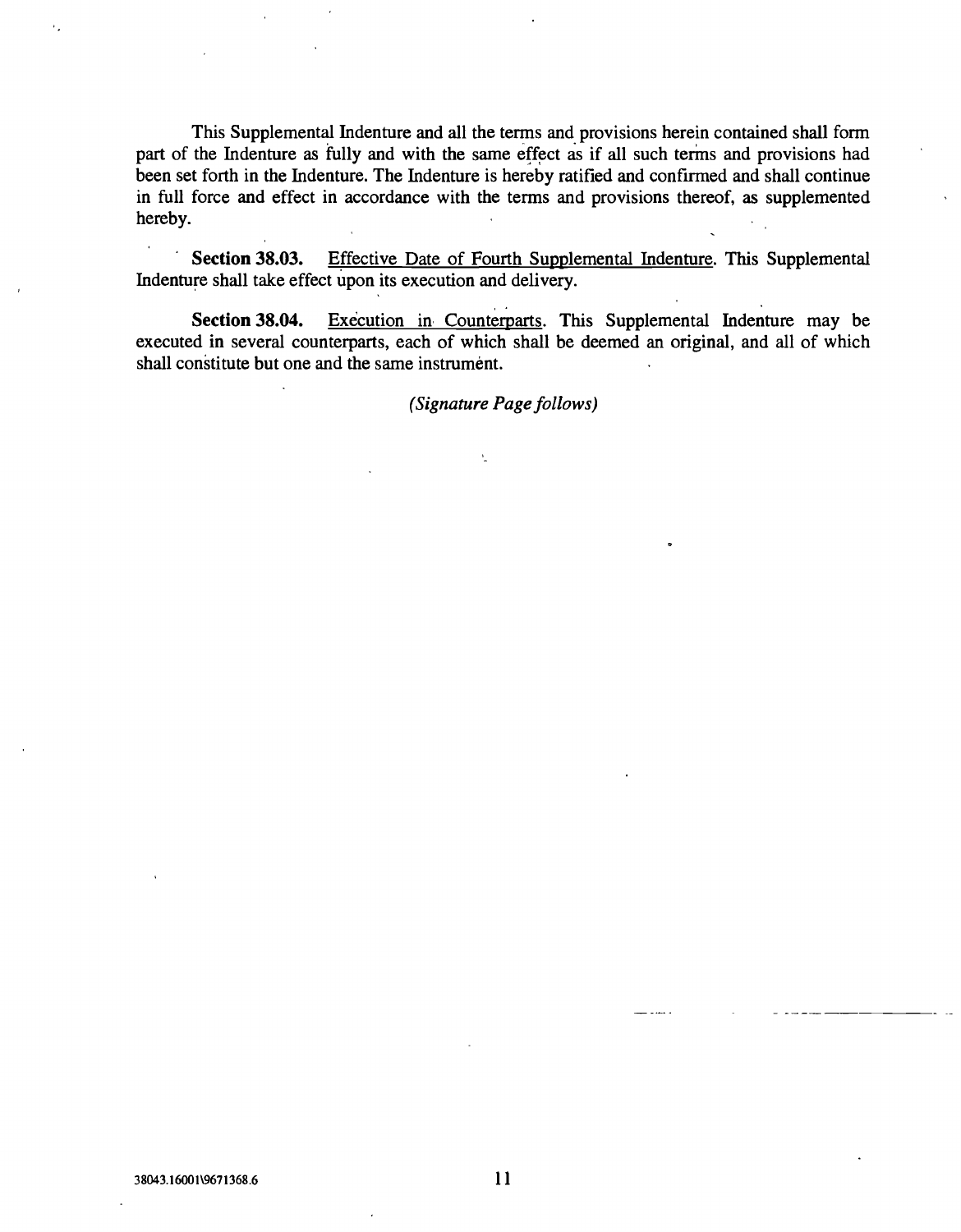IN WITNESS WHEREOF, the parties hereto have executed this Fourth Supplemental Indenture by their officers thereunto duly authorized as of the day and year first written above.

## CONTRA COSTA TRANSPORTATION **AUTHORITY**

By: Julie Pierce

Chair

By:

Randell H. Iwasaki Executive Director

U.S. BANK NATIONAL ASSOCIATION, as Trustee

 $By:$ 

Authorized Officer

-Signature Page-Fourth Supplemental Indenture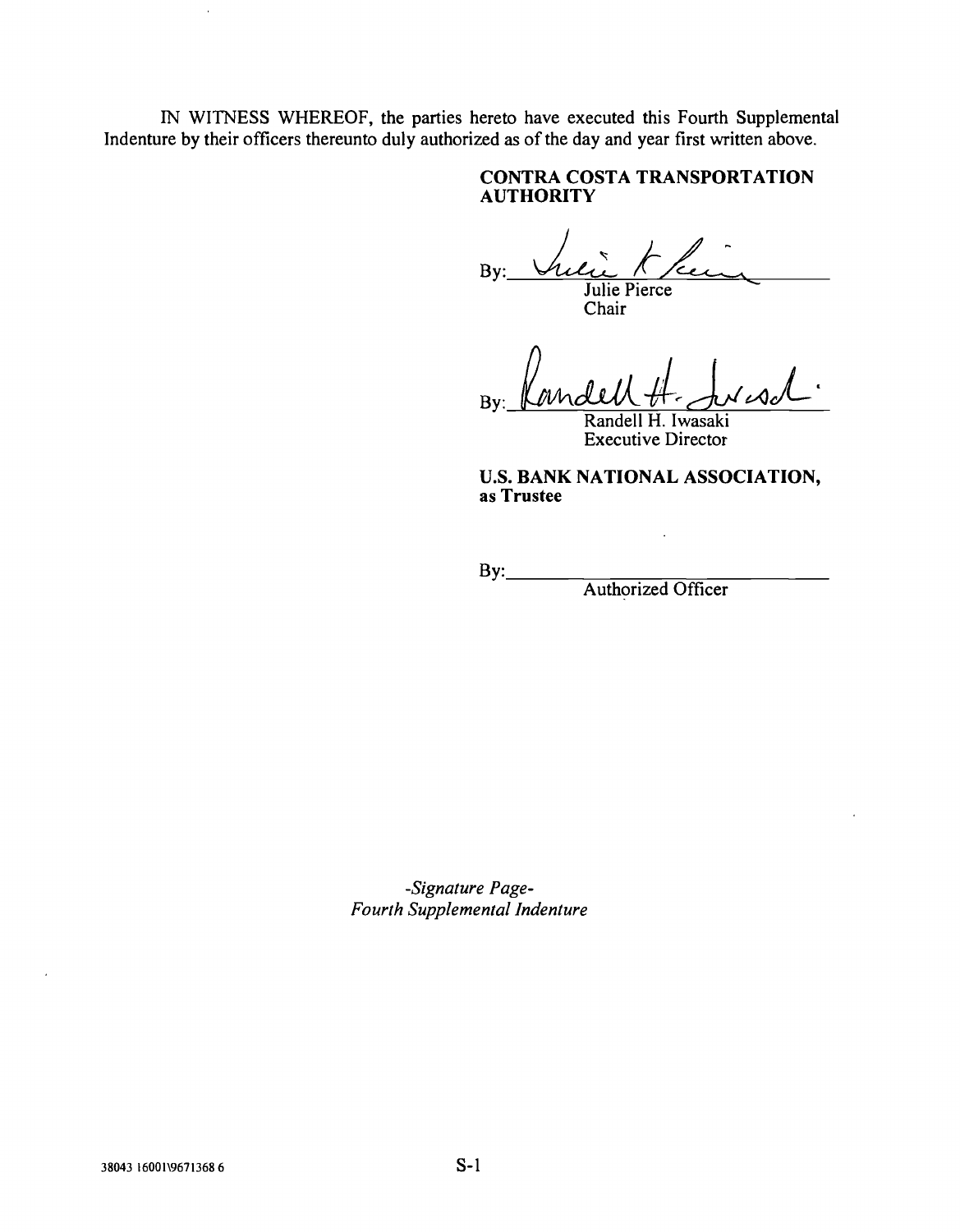[N WITNESS WHEREOF, the parties hereto have executed this Fourth Supplemental Indenture by their officers thereunto duly authorized as of the day and year first written above.

## CONTRA COSTA TRANSPORTATION **AUTHORITY**

 $By:$ 

Julie Pierce Chair

 $By:$ 

Randell H. Iwasaki Executive Director

U.S. BANK NATIONAL ASSOCIATION, as Trustee

 $By:$ prized Officer

-Signature Page-Fourth Supplemental Indenture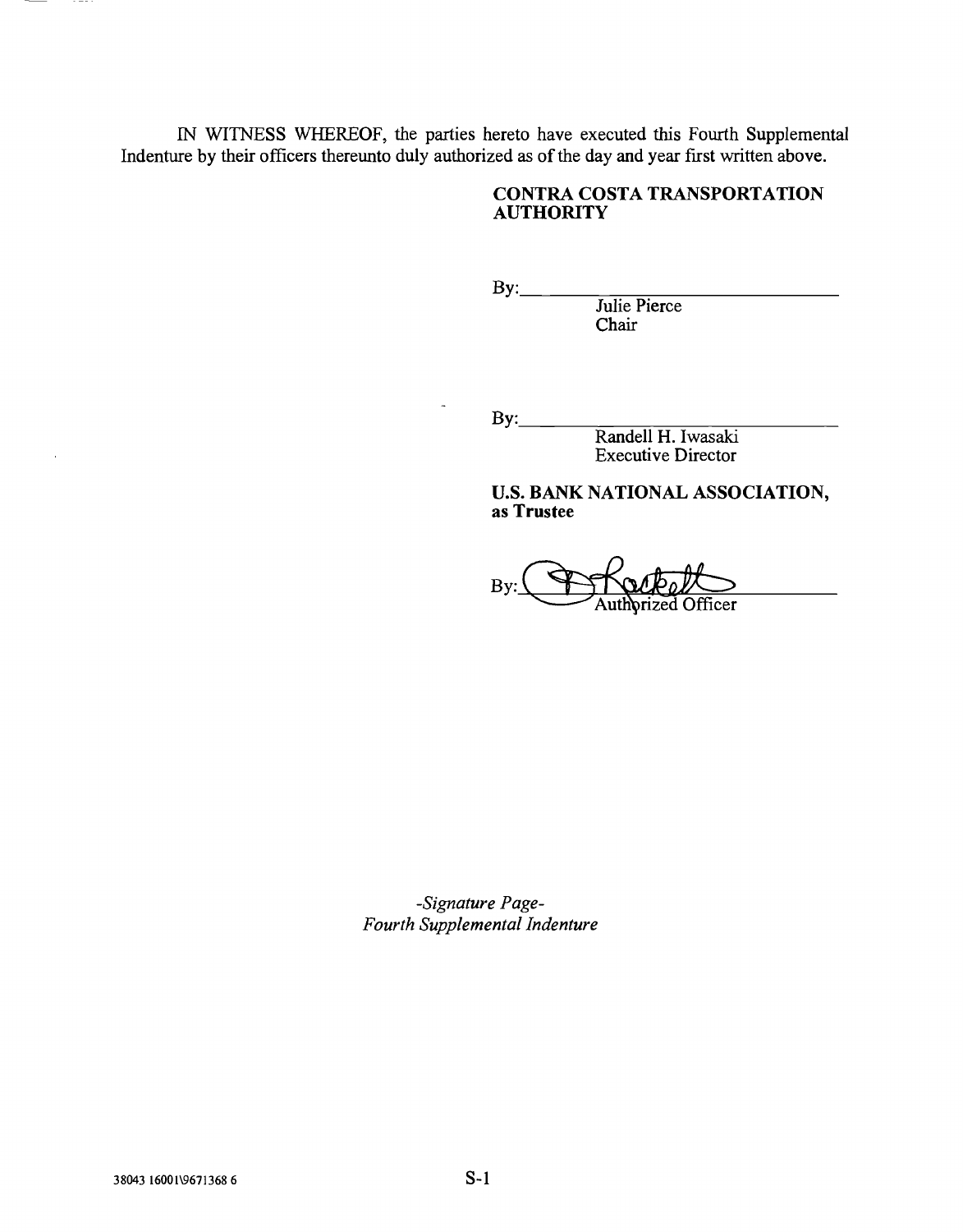#### EXHIBIT A

#### FORM OF SERIES 2015A BOND

No. R- $\frac{1}{2}$  R =  $\frac{1}{2}$  R =  $\frac{1}{2}$  R =  $\frac{1}{2}$  R =  $\frac{1}{2}$  R =  $\frac{1}{2}$  R =  $\frac{1}{2}$  R =  $\frac{1}{2}$  R =  $\frac{1}{2}$  R =  $\frac{1}{2}$  R =  $\frac{1}{2}$  R =  $\frac{1}{2}$  R =  $\frac{1}{2}$  R =  $\frac{1}{2}$  R =  $\frac{1}{2}$  R =  $\frac{1$ 

## CONTRA COSTA TRANSPORTATION AUTHORITY SALES TAX REVENUE BOND (LIMITED TAX BOND), SERIES 2015A

| <b>Maturity Date</b> | <b>Interest Rate</b> | Date of Issue | <b>CUSIP Number</b> |
|----------------------|----------------------|---------------|---------------------|
|                      | October 15, 2015     |               |                     |

REGISTERED OWNER: CEDE & CO.

PRINCIPAL AMOUNT: DOLLARS

CONTRA COSTA TRANSPORTATION AUTHORiTY, a local transportation authority duly established and existing under and pursuant to the laws of the State of California (the "Authority"), for value received, hereby promises to pay to the registered owner named above or registered assigns, on the maturity date specified above, the principal amount specified above (unless this Bond shall have previously been called for redemption and payment of the redemption price made or provided for), but only out of the Sales Tax Revenues and other assets pledged therefor as specified in the Indenture, dated as of September 1, 2009, as supplemented and amended from time to time pursuant to its terms, including as supplemented by the Fourth Supplemental Indenture thereto, dated as of October 1, 2015 (hereinafter collectively referred to as the "Indenture"), between the Authority and U.S. Bank National Association, as successor -in interest to Deutsche Bank National Trust Company, as trustee (together with any successor trustee, the "Trustee"), and to pay interest on the balance of said principal amount from time to time remaining unpaid from and including the date hereof until payment of such principal amount has been made or duly provided for, at the rate of interest set forth above and on the dates provided in the Indenture, such principal and interest to be computed and paid at the times and in the manner set forth in the Indenture. Interest on such Bond is payable on each March 1 and September 1, commencing March 1, 2016, to the date of maturity. All capitalized terms used and not otherwise defined herein shall have the meanings assigned to such terms in the Indenture.

The Contra Costa Transportation Authority Sales Tax Revenue Bonds (Limited Tax Bond), Series 2015A are a duly authorized issue of limited tax bonds, which may be issued by the Authority in the form of bonds or notes (such bonds or notes being hereinafter referred to as the "Series 2015A Bonds") and which, as applicable, shall be designated as either Contra Costa Transportation Authority Sales Tax Revenue Bonds (Limited Tax Bonds) or Contra Costa Transportation Authority Sales Tax Revenue Notes (Limited Tax Bonds), issued pursuant to the provisions of the Local Transportation Authority and Improvement Act, constituting Division 19 of the California Public Utilities Code, as amended from time to time (the "Act"), and the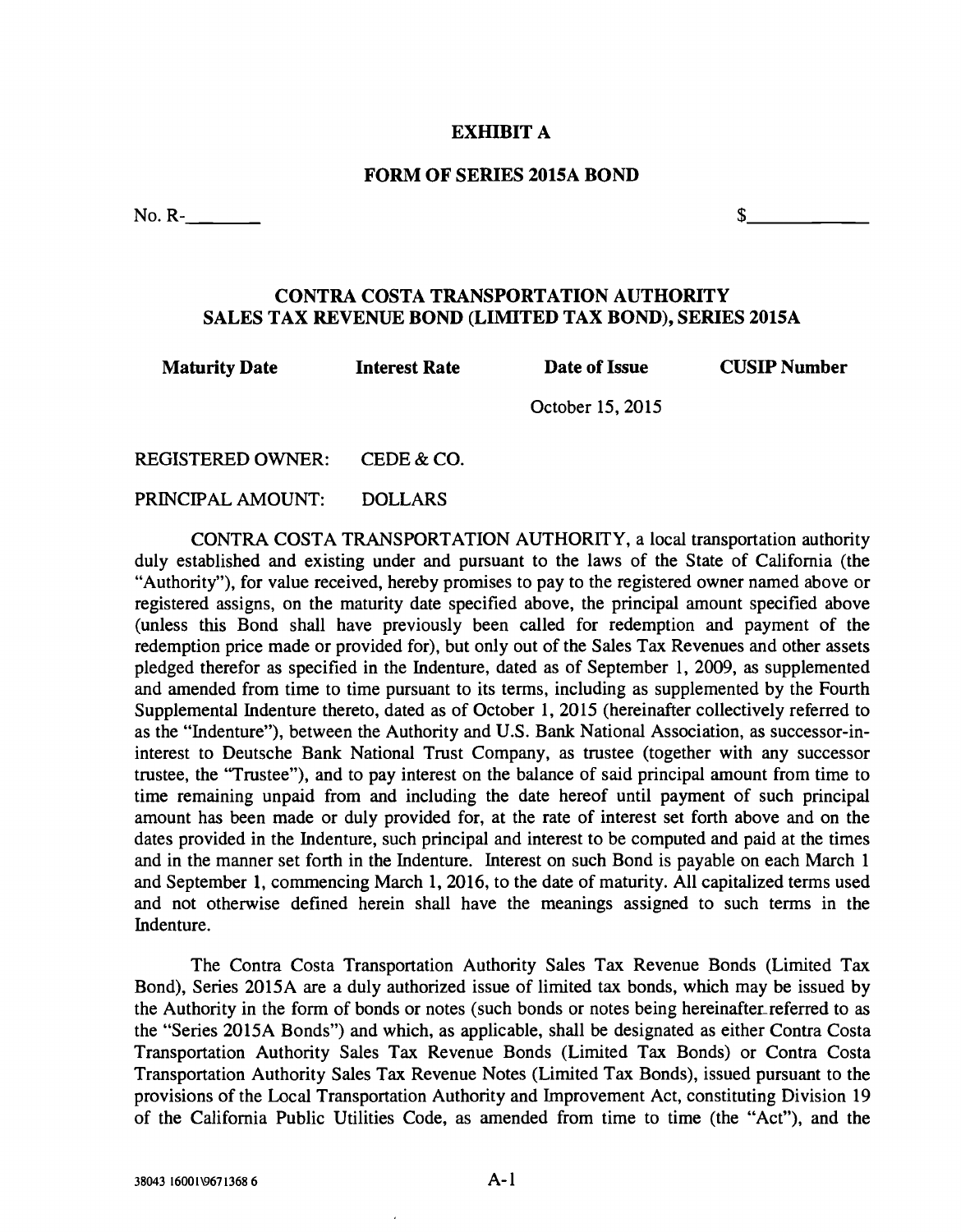Indenture. Said authorized issue of Bonds is not limited in aggregate principal amount, except as otherwise provided in the Indenture, and consists or may consist of one or more Series of varying denominations, dates, maturities, interest rates and other provisions, as in the Indenture provided, all issued or to be issued pursuant to the Indenture. The Series 2015A Bonds are Current Interest Bonds of the Series and designation indicated above.

Reference is hereby made to the Indenture and to the Act for a description of the terms on which the Series 2015A Bonds are issued and to be issued, of the nature and extent of the security for the Series 2015A Bonds, of the rights of the registered owners of the Series 2015A Bonds and of the rights and obligations of the Authority thereunder, all of the terms and provisions of which are incorporated herein and constitute a contract between the Authority and the registered owners from time to time of the Series 2015A Bonds, and to all the provisions thereof the registered owners of the Series 2015A Bonds, by such registered owner's acceptance hereof, consents and agrees. Additional Bonds may be issued, and other indebtedness may be incurred, on a parity with the Series 2015A Bonds, but only subject to the conditions and limitations contained in the Indenture.

The Series 2015A Bonds and the interest thereon (to the extent set forth in the Indenture), together with any Parity Obligations heretofore or hereafter issued or incurred by the Authority, and the interest thereon, are payable from, and are secured by a charge and lien on the Sales Tax Revenues and the Swap Revenues (as more fully defined in the Indenture, the "Revenues"). All of the Series 2015A Bonds and Parity Obligations are equally secured by a pledge of, and charge and lien upon, all of the Revenues, and the Revenues constitute a trust fund for the security and payment of the interest on and principal of the Series 2015A Bonds, but nevertheless out of Revenues certain amounts may be applied for other purposes as provided in the Indenture.

The Series 2015A Bonds are limited obligations of the Authority and are payable solely, both as to principal and interest, from the Revenues and certain funds held by the Trustee under the Indenture and the Authority is not obligated to pay the Series 2015A Bonds except from such Revenues and such funds. The general fund of the Authority is not liable, and the credit or taxing power (other than as described above) of the Authority is not pledged, for the payment of the Series 2015A Bonds or their interest. The Series 2015A Bonds are not secured by a legal or equitable pledge of, or charge, lien or encumbrance upon, any of the property of the Authority or any of its income or receipts, except the Revenues and certain funds held under the Indenture.

The Series 20l5A Bonds are issuable as fully registered Bonds without coupons in the denominations specified in the Indenture.

The Series 2015A Bonds maturing on or after March 1, 2026 are subject to redemption in whole or in part at the option of the Authority on March 1, 2025 or any date thereafter at a Redemption Price equal to 100% of the principal amount thereof together with interest accrued with respect thereto to the date fixed for redemption.

The Series 2015A Bonds are transferable or exchangeable for other Authorized Denominations of the same Series by the registered owner hereof, in person or by its attorney duly authorized in writing, at the designated office of the Trustee, but only in the manner, subject to the limitations and upon payment of the charges provided in the Indenture, and upon surrender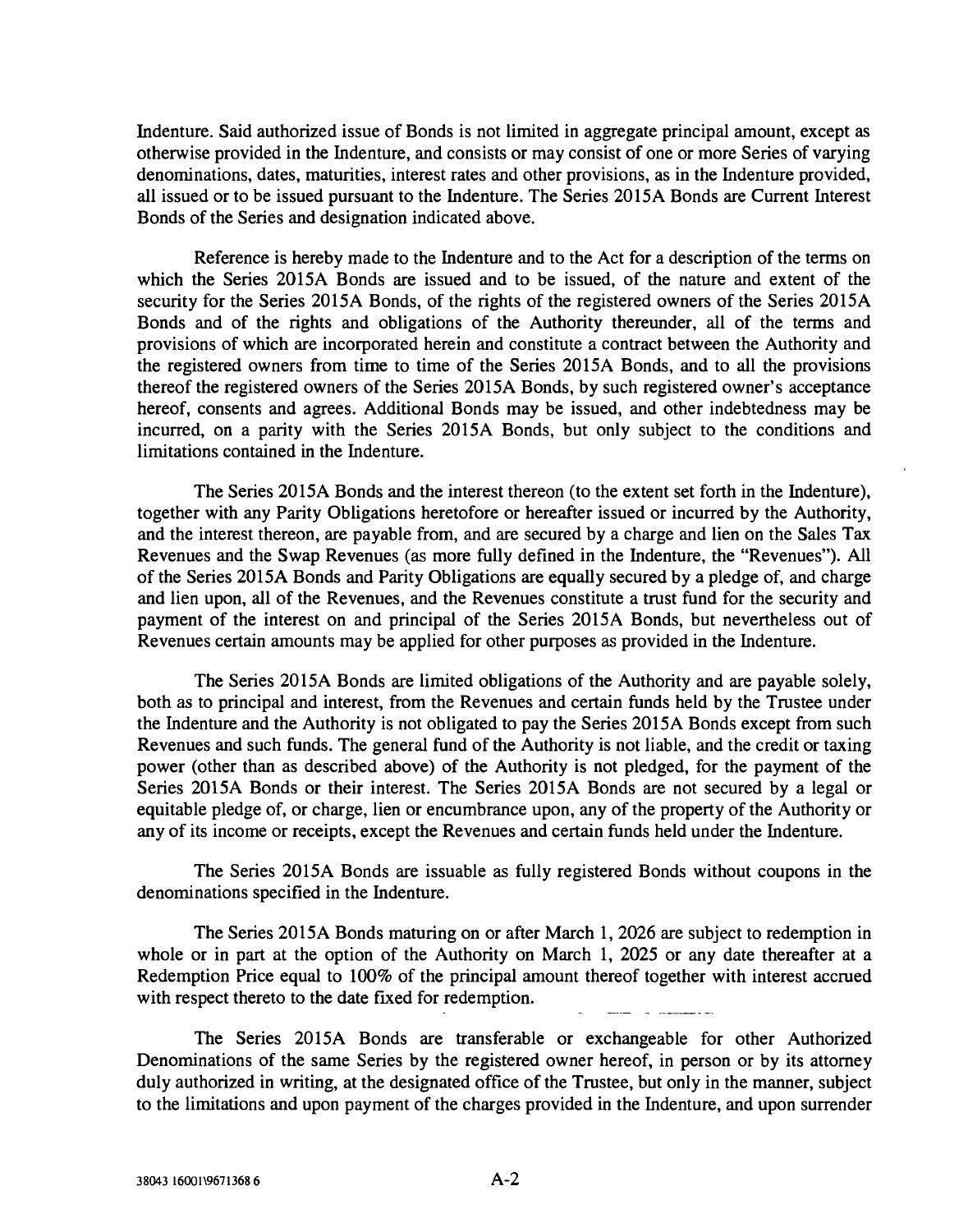and cancellation of the Series 2015A Bonds. Upon any such transfer, a new fuily registered Bond or Bonds, of an Authorized Denomination or Denominations of the same Series and for the same aggregate principal amount, will be issued to the transferee in exchange herefor.

The Authority and the Trustee may deem and treat the registered owner hereof as the absolute owner hereof for all purposes and neither the Authority nor the Trustee shall be affected by any notice to the contrary.

The rights and obligations of the Authority and of the registered owners of the Series 2015A Bonds may be modified or amended at any time in the manner, to the extent, and upon the terms provided in the Indenture, which provide, in certain circumstances, for modifications and amendments without the consent of, or notice to, the registered owners of the Series 2015A Bonds.

The Indenture and the Series 2015A Bonds shall be governed by and construed in accordance with the laws of the State of California.

It is hereby certified and recited that any and all acts, conditions and things required to exist, to happen and to be performed, precedent to and in the incurring of the indebtedness evidenced by this Bond and in the issuing of this Bond, do exist, have happened and have been performed in due time, form and manner, as required by the Constitution and statutes of the State of California, and that this Bond, together with all other indebtedness of the Authority pertaining to the Revenues, is within every debt and other limit prescribed by the Constitution and the statutes of the State, of California, and is not in excess of the amount of Bonds permitted to be issued under the Indenture or the Act.

This Bond shall not be entitled to any benefit under the Indenture, or become valid or obligatory for any purpose, until the certificate of authentication hereon endorsed shall have been manually signed by the Trustee.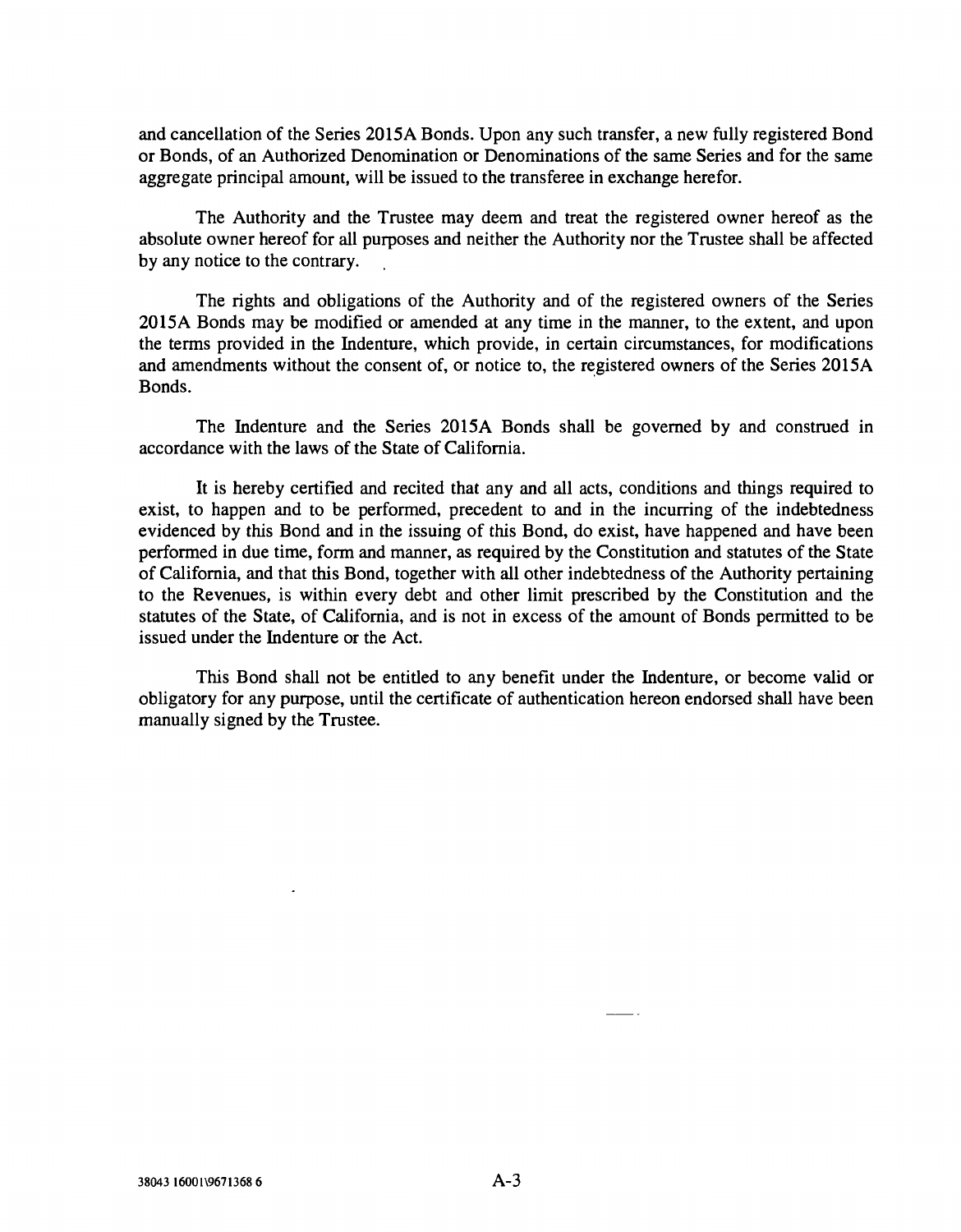IN WITNESS WHEREOF, the CONTRA COSTA TRANSPORTATION AUTHORITY has caused this Bond to be executed in its name and on its behalf by the facsimile signature of the Chair of the Board of Directors of the Contra Costa Transportation Authority and the facsimile signature of the Auditor -Controller of the Contra Costa Transportation Authority and has caused this Bond to be dated the date set forth above.

## CONTRA COSTA TRANSPORTATION **AUTHORITY**

By:

Chair

By:\_\_\_\_\_

Auditor -Controller

# [Form of Certificate of Authentication]

This is one of the Bonds described in the within -mentioned Indenture and authenticated on the date set forth below.

Dated:

U.S. BANK NATIONAL ASSOCIATION, as Trustee

By: <u>Authorized Officer</u>

# [Form of DTC Legend]

Unless this Bond is presented by an authorized representative of The Depository Trust Company to the issuer or its agent for registration of transfer, exchange or payment, and any Bond issued is registered in the name of Cede & Co. or such other name as requested by an authorized representative of The Depository Trust Company and any payment is made to Cede & Co., ANY TRANSFER, PLEDGE OR OTHER USE HEREOF FOR VALUE OR OTHERWISE BY OR TO ANY PERSON IS WRONGFUL since the registered owner hereof, Cede & Co., has an interest herein.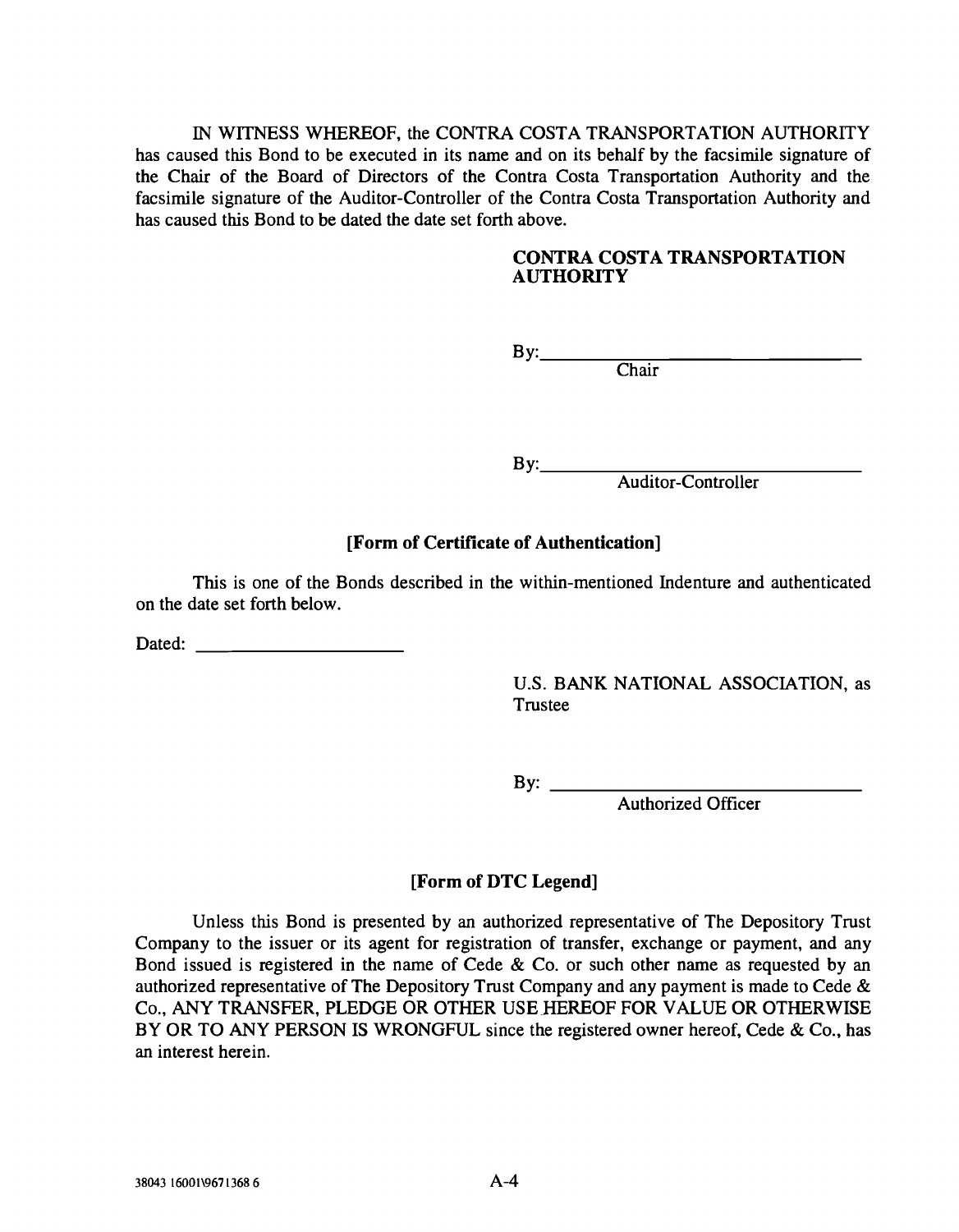## [FORM OF ASSIGNMENT]

For value received the undersigned do(es) hereby sell, assign and transfer unto

 $\sim$ 

 $\mathbb{R}^2$ 

(Name; Address and Tax Identification or Social Security Number of Assignee) the within Bond and do(es) hereby irrevocably constitute and appoint \_\_\_\_\_\_\_\_\_\_\_ **attorney**, to transfer the same on the books of the Trustee, with full power of substitution in the premises. Dated: <u>with the contract of the contract of the contract of the contract of the contract of the contract of the contract of the contract of the contract of the contract of the contract of the contract of the contract of t</u>

Note: Signature guarantee shall be made by a Note: guarantor institution participating in the Securities Transfer Agents Medallion Program or in such other guarantee program acceptable to the Trustee. The signature(s) on this Assignment must correspond with the name(s) as written on the face of the within Bond in every particular, without alteration or enlargement or any change whatsoever.

 $\overline{\phantom{a}}$  ....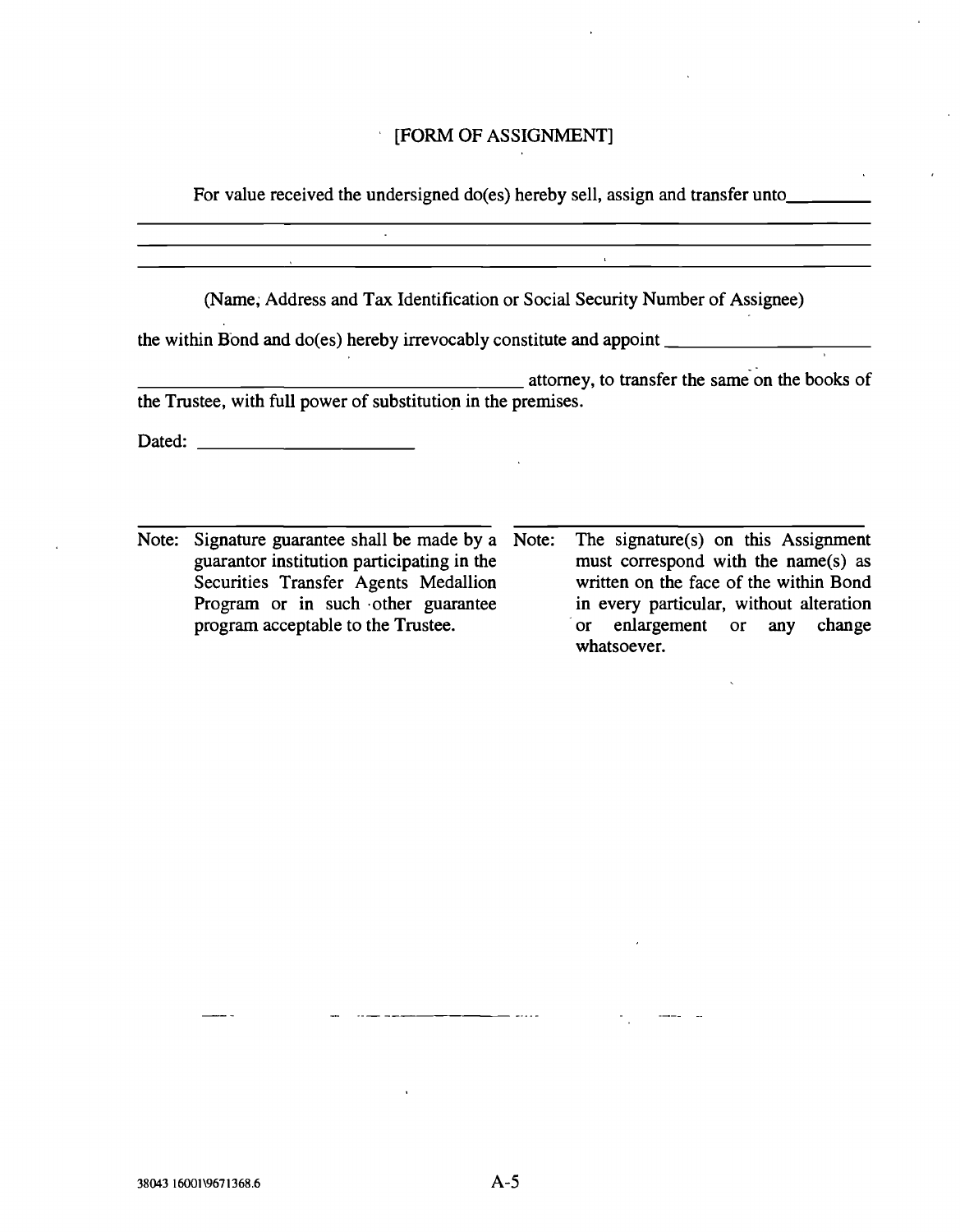#### EXHIBIT B

#### FORM OF REQUISITION - SERIES 2015 COSTS OF ISSUANCE FUND

## REQUISITION NO.\_\_\_ SERIES 2015 COSTS OF ISSUANCE FUND

The undersigned, \_\_\_\_\_\_\_\_\_\_\_\_\_\_\_\_\_\_\_\_\_\_\_\_\_\_\_\_\_, hereby certifies as follows:

1. I am <u>secondary and the Contra Costa</u> Transportation Authority, a local transportation authority duly established and existing under the laws of the State of California (the "Authority").

2. Pursuant to the provisions of that certain Indenture, dated as of September 1, 2009, as supplemented by that certain Fourth Supplemental Indenture, dated as of October 1, 2015 (hereinafter collectively referred to as the "Indenture"), between the Authority and U.S. Bank National Association, as trustee (the "Trustee"), I am an Authorized Representative (as such term is defined in the Indenture) of the Authority and I am delivering this Requisition on behalf of the Authority.

3. The undersigned hereby requests that the Trustee pay from the Series 2015 Costs of Issuance Fund (the "Series 2015 Costs of Issuance Fund") established pursuant to Section 37.02 of the Indenture the amounts specified in Schedule I hereto to the persons identified in Schedule I.

4. The undersigned hereby certifies that: (i) obligations in the amounts stated in Schedule I have been incurred by the Authority and are presently due and payable; (ii) each item is a proper charge against the Series 2015 Costs of Issuance Fund; and (iii) each item has not been previously paid from the Series 2015 Costs of Issuance Fund.

Dated: the contract of the contract of the contract of the contract of the contract of the contract of the contract of the contract of the contract of the contract of the contract of the contract of the contract of the con

 $\Delta\omega$  .

## CONTRA COSTA TRANSPORTATION **AUTHORITY**

By:  $\frac{ }{ }$ 

Authorized Representative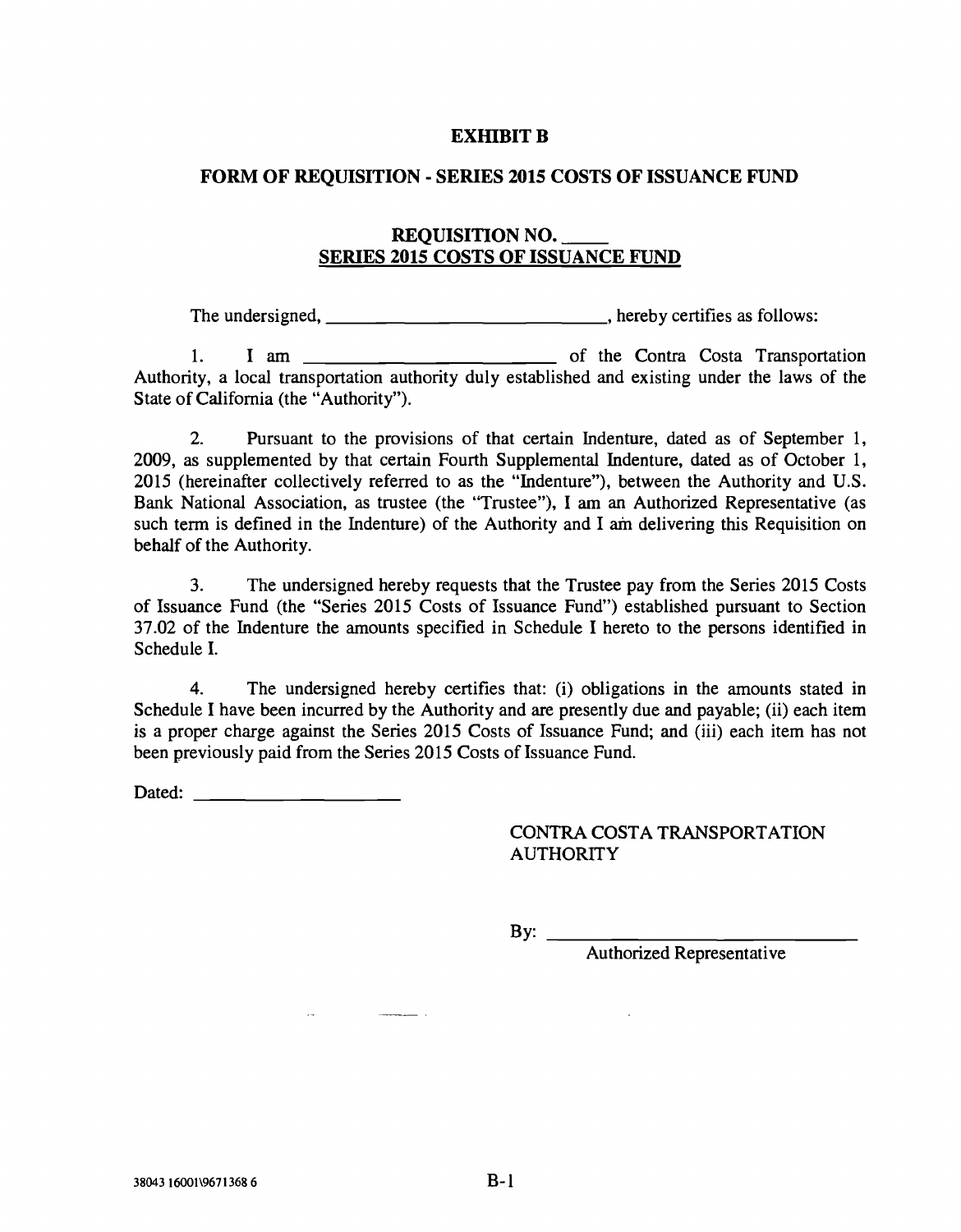# SCHEDULE I

# SERIES 2015 COSTS OF ISSUANCE FUND

Wire or Payment To Amount Purpose Instructions

 $\ddot{\phantom{1}}$ 

38043.16001\9671368.6 B-2

 $\epsilon_{\rm t}$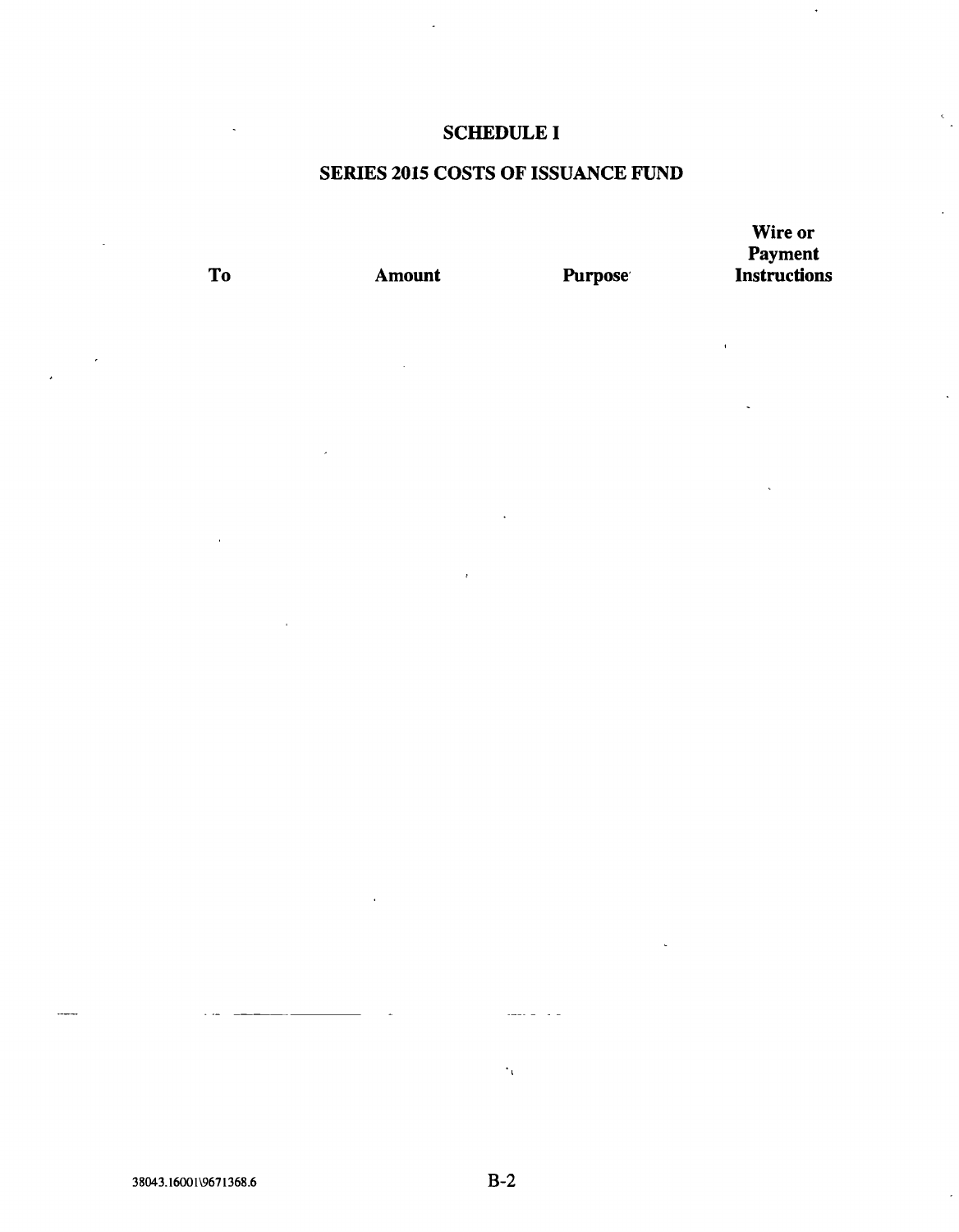## EXHIBIT C

#### FORM OF CERTIFICATE OF THE AUTHORITY

#### To: U.S. Bank National Association, California

RE: Disbursement from the Series 2015 Project Fund pursuant to Section 37.03 of the Fourth Supplemental Indenture.

#### REQUISITION NO.

You are hereby instructed to pay to the parties listed on Exhibit A hereto the sum listed opposite such parties names as a payment of the cost of the Project for the items listed on the Schedule attached hereto and the expenses incidental thereto (including reimbursement to the Authority for certain of such costs or expenses) from the Series 2015 Project Fund as provided in Section 37.03 of the Supplemental Indenture. This cost has been properly incurred, is a proper charge under the Supplemental Indenture against payment of the costs of the Project and has not been the basis of any previous disbursements. The amount remaining in the Series 2015 Project Fund, together with interest earnings thereon will, after payment of the amount set forth in this requisition and any amounts paid as described in (v) hereinbelow, be sufficient to pay all remaining costs of the Project as presently estimated. Capitalized terms used herein shall have the meanings set forth in the Supplemental Indenture.

I hereby certify that:

(i) the Authority is authorized to is duly authorized by the Authority to deliver this Requisition; and the undersigned

(ii) an obligation in the stated amount has been properly incurred and each such obligation is a proper charge against the Series 2015 Project Fund and has not been subject of any previous Certificate of the Authority;

(iii) there has not been filed with or served upon the Authority a stop notice or any other notice of any lien, right to lien or attachment upon, or claim affecting the right to receive payment of, any of the money payable to the person named in this Certificate which has not been released or will not be released with the payment of such obligation, other than materialmen's or mechanics' liens accruing by mere operation of laws;

(iv) in the case of each payment made under any contract for installation or construction, insofar as such obligation was incurred for work, materials, equipment or supplies, such work was actually performed or such materials, equipment or supplies were actually installed in furtherance of the Project or delivered at the site for that purpose or delivered for storage or fabrication at a place or places approved by the Authority;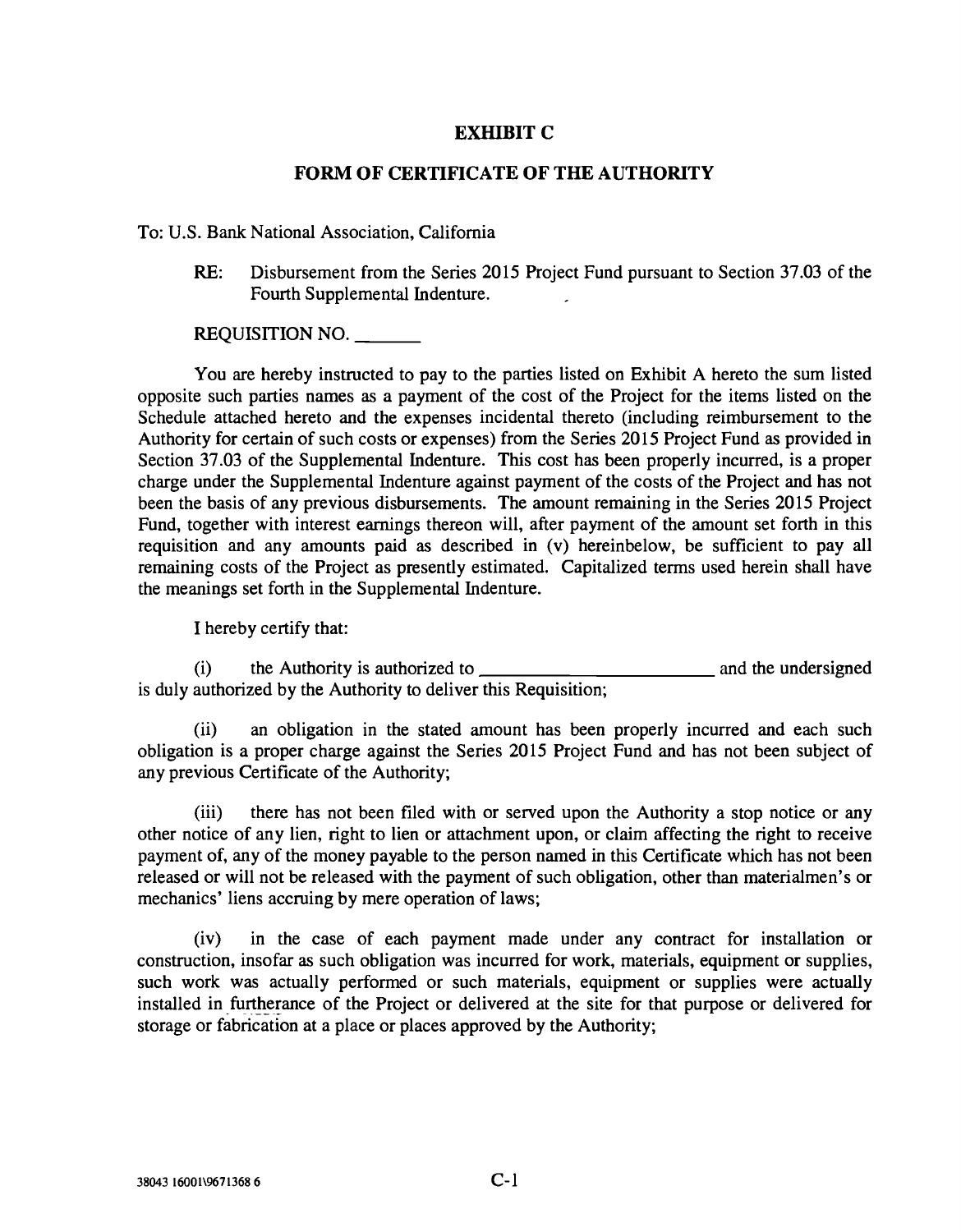(v) in the case of increased costs of the Project, the amount of such increase has been  $\sqrt{ }$ or is herewith being deposited with the Trustee, or otherwise made available by the Authority; and

(vi) no Event of Default has occurred and is continuing.

 $\mathbf{v}$  .

Very truiy yours,

Authorized Representative